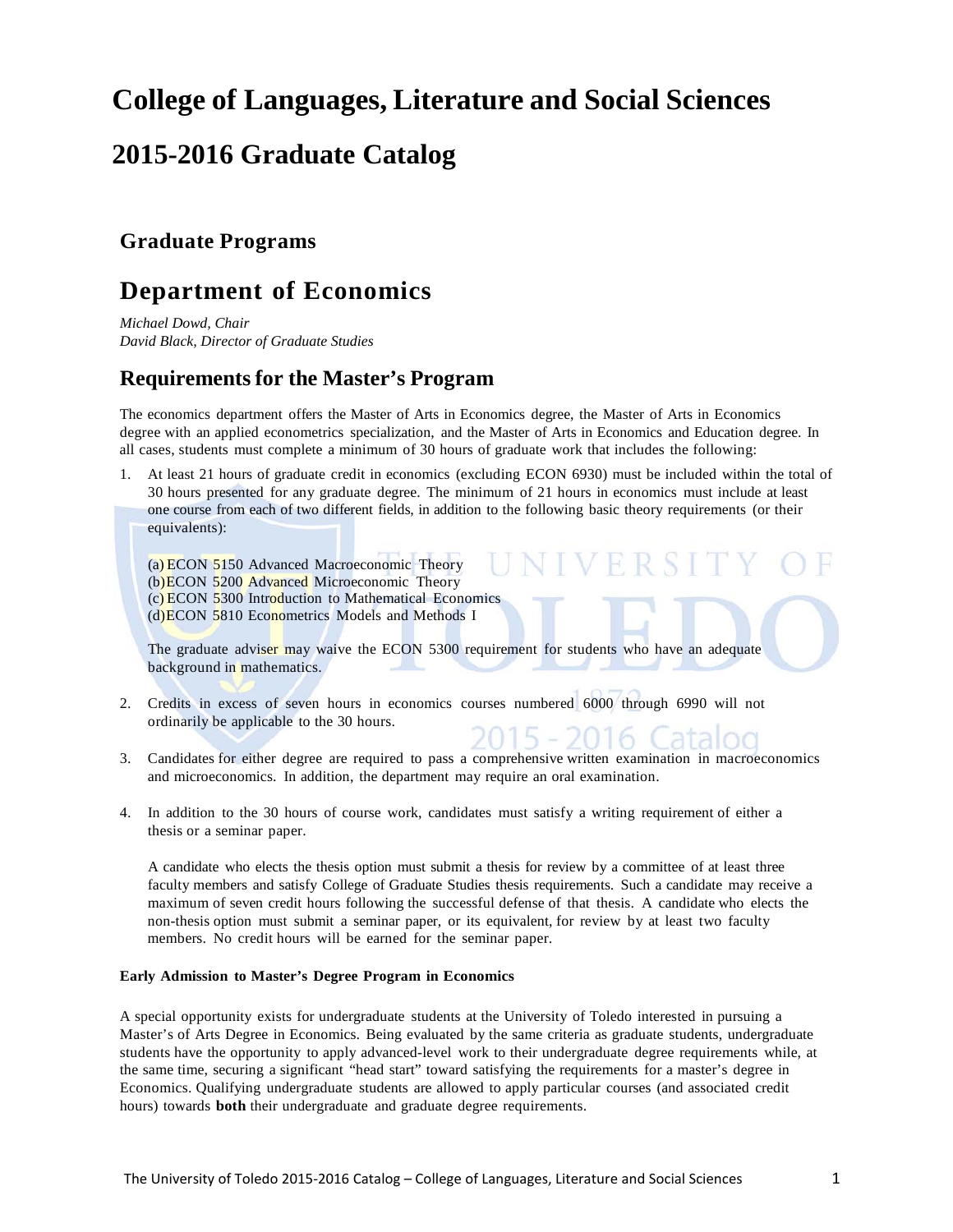If accepted into this program undergraduate students may register for up to 3 graduate-level Economics courses (9 credit hours). Because the M.A. degree in Economics requires 30 credit hours of graduate-level work, students who complete 9 of those hours as an undergraduate student have to complete only 21 additional credit hours as a graduate student to receive their master's degree.

Undergraduate students with a declared major or minor in Economics and a cumulative GPA in Economics courses of 3.3 or higher are eligible for this program. Students accepted into this program must consult and receive prior approval from the Department of Economics' graduate director as to which courses at the University of Toledo may be applied for dual credit toward both undergraduate and graduate degree requirements. Students interested in this program are encouraged to speak with the Department of Economics' Chair, graduate director, or undergraduate advisor for additional information and the application form for this program

## **Specialization in Econometrics**

The master's program with an applied econometrics specialization is designed to afford interested, wellqualified candidates for the master's in economics an opportunity to study econometrics on a more intensive and applied basis. The applied econometrics specialization would enable candidates to develop applied econometric skills through hands- on research combined with textbook-lecture learning.

The specialization in applied econometrics is an option in the M.A. program in economics. Students who elect the specialization option will normally need two full years of study to complete the program. In the first year, an M.A. candidate in the specialization will complete the regular M.A. core requirements, an additional econometric course (ECON 5820), and field/related course work. Further, the M.A. candidate is required to pass a written comprehensive examination in econometrics, as well as the usual written comprehensive examinations required of all students. In the second year of the program, the candidate will enroll in a sequence of two applied econometrics seminars (ECON 6810 and ECON 6820) and engage in thesis work.

### **Internships**

The department offers a public service internship, requiring seven credit hours of ECON 6940. In addition to ECON 6940, the intern is allowed to include up to three credit hours of either ECON 6900 or 6990 toward the 30 credit hours required for a Master of Arts degree.

## **Master of Arts and Education**

For the degree of Master of Arts and Education, students must meet requirements for the degree as stated in the ZUIU Judith Herb College of Education graduate section of this catalog. Calalut

## **Department of English Language and Literature**

*Sara Lundquist, Chair*

*Parama Sarkar, Director of Graduate Studies, Advisor for Graduate Students in the Literature Concentration Douglas Coleman, Advisor for Graduate Students in the English as a Foreign Language Concentration*

## **Requirements for the Master's Program**

### **M.A. in English with a Concentration in Literature**

The M.A. degree (literature concentration) requires 33 hours of course work. Graduate students who are accepted into the program as teaching assistants are further required to take ENGL 6010 Seminar in English Instruction: Composition, an additional three-hour course, for a total of 36 hours.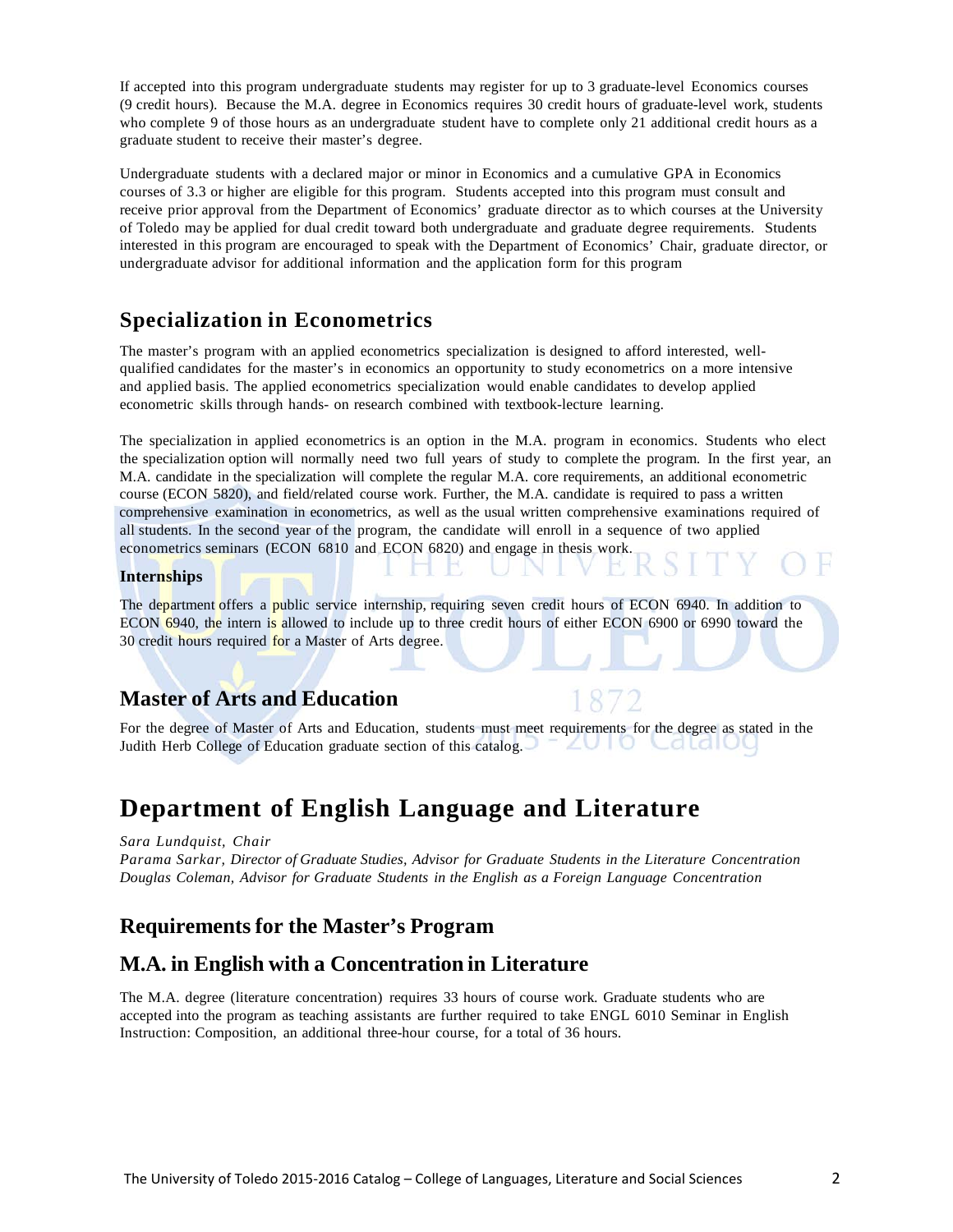All students working toward the Master of Arts with a concentration in literature must satisfy the following requirements:

- (a) The course work shall include
	- ENGL 5100 History of the English Language
	- **either** ENGL 5750 History of Literary Criticism
	- **or** ENGL 5780 Contemporary Literary Theories and Criticism
	- ENGL 5790 Approaches to Research in English;
	- At least two seminars (6000 level courses in English excluding 6010, 6180, and 6890)

Students who have completed any of these course requirements or their equivalents at the graduate level before admission to the College of Graduate Studies may petition the director of graduate studies in English for substitutions.

- (b) Of the remaining 18 hours of course work for the degree, students may take a maximum of two courses from other departments in the humanities, fine arts or social sciences, as approved by the director of graduate studies. Students may count one independent study course toward the degree.
- (c) Candidates must successfully pass the MA Exam and submit a satisfactory MA Portfolio, details of which can be found on the department web site.

### **M.A. and Ed. Degree in Literature**

For the degree of Master of Arts and Education, students must meet requirements for the degree as stated in the Judith Herb College of Education Graduate Catalog. Specialization courses require approval of faculty advisors of the collaborating departments.

## **M.A. in English with a Concentration in English as a Second Language (E.S.L.)**

The M.A. in E.S.L. requires 35 hours of course work. A maximum of one course counted toward a master's degree may be an independent study.

Required courses (The requirements for certain courses may be met by other courses substituted at the discretion of the advisor):

16 Catalog

- ENGL / LING 5150: Linguistic Principles
- ENGL / LING 5100: History of the English Language
- LING 5190: Sociolinguistics
- ENGL / LING 6150: Applied Linguistics I
- ENGL / LING 6170: Applied Linguistics II
- ENGL 6190: Environments for ESL
- ENGL 6940: Internship in ESL; must be taken twice, two credits each time.
- ENGL 5430: Issues in Second Language Education
- Three other courses (9 semester hours) meeting advisor approval, one of which may be outside ENGL or LING
- ENGL 6970: Master's Thesis (at least one credit hour)

**Foreign Language Requirement**. A grade of "C" or better in a third year foreign language course or the equivalent. An entry-level course with a graduate number does not fulfill this requirement. The requirement is waived for non- native speakers of English and may also be waived on the basis of an examination conducted by the Department of Foreign Languages. If a student has successfully completed a year of coursework in one language and more than a year of study in a second, and one of them is a non-Western language (Chinese, Japanese, Arabic, Swahili, etc.), this also satisfies the requirement. Candidates may fulfill the foreign language requirement by signing up for a three credit, graduate-level, Independent Study.

**Thesis Requirement**. The MA in English requires a master's thesis, with at least one (1) credit hour of ENGL 6970: Master's Thesis.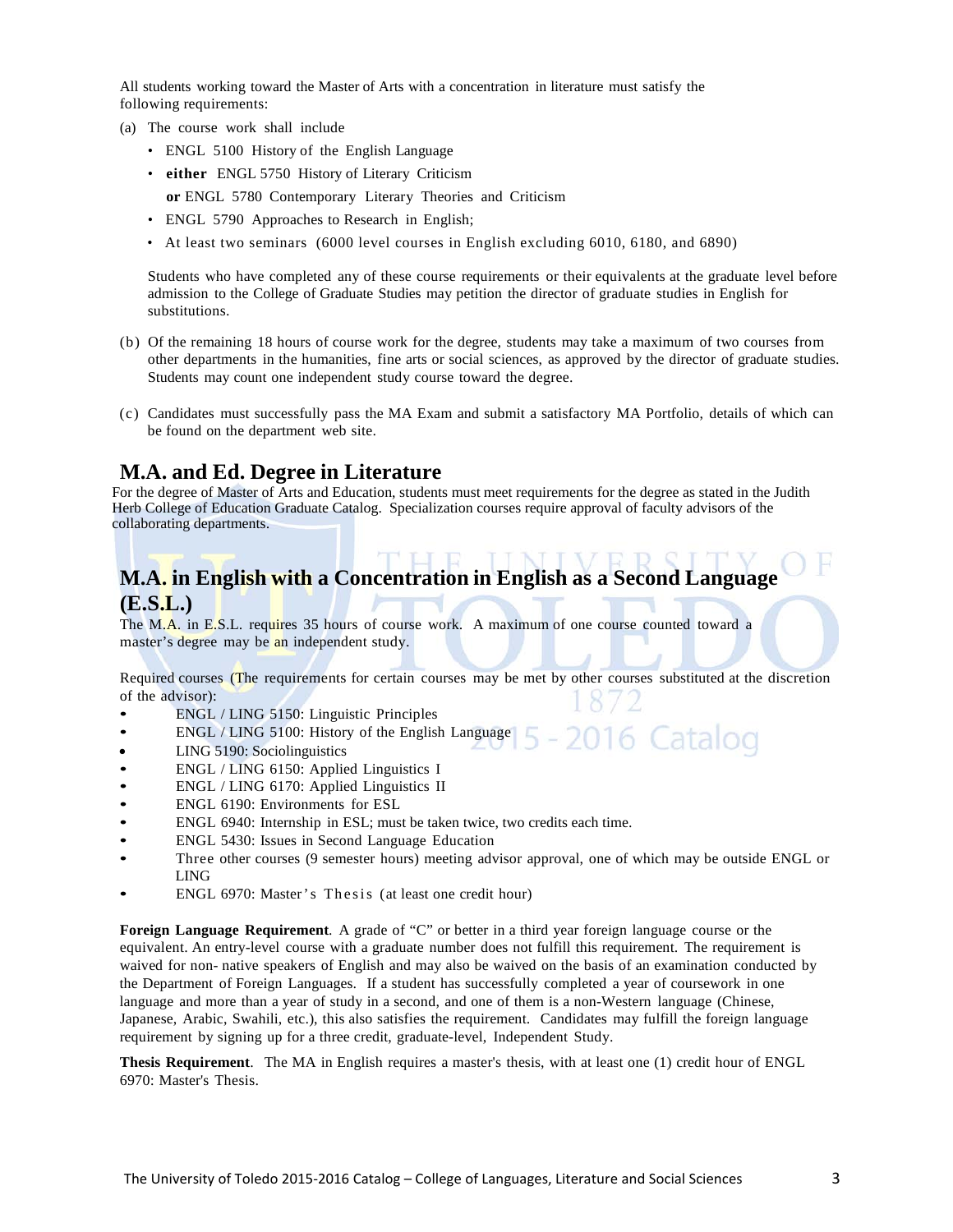## **M.A. and Ed. Degree in English as a Second Language (E.S.L.)**

For the degree of Master of Arts and Education, students must meet requirements for the degree as stated in the Judith Herb College of Education Graduate Catalog. Specialization courses require approval of faculty advisors of the collaborating departments.

**Foreign Language Requirement**. A grade of "C" or better in a third year foreign language course or the equivalent. An entry-level course with a graduate number does not fulfill this requirement. The requirement is waived for non- native speakers of English and may also be waived on the basis of an examination conducted by the Department of Foreign Languages. If a student has successfully completed a year of coursework in one language and more than a year of study in a second, and one of them is a non-Western language (Chinese, Japanese, Arabic, Swahili, etc.), this also satisfies the requirement. Candidates may fulfill the foreign language requirement by signing up for a three credit, graduate-level, Independent Study.

**Thesis / Project Requirement**. The MA-Ed. in ESL requires a thesis or project. If the student chooses to write a thesis, either ENGL 6970: Master's Thesis or CI 6960: Master's Thesis in Curriculum and Instruction must be taken for at least three (3) credit hours. A student in the MA-Ed. in ESL may also elect to complete a project, in which case CI 6920: Master's Research Project in Curriculum and Instruction must be taken for at least three (3) credit hours.

## **Certificate in the Teaching of Writing**

A certificate in the teaching of writing can be earned as part of the master's degree in English (either literature or English-as-a-Second-Language concentration). The certificate also can be earned separately from the degree.

The certificate is designed to offer continuing education for regional high school teachers of English and composition; to offer specialized education in composition to those earning master's degrees who wish to pursue work as teachers of writing at regional community colleges and area universities; and to provide graduate students with the opportunity to earn job credentials in composition, as well as in literature.

### **Application**

Those applying for both the M.A. in English and the certificate in the teaching of writing program should submit application materials for each to the College of Graduate Studies.

Those applying to work on the certificate alone must hold an undergraduate degree in English and submit an application form, a letter of interest, all college and graduate school transcripts, and two letters of recommendation to the College of Graduate Studies. 5 - 2016 Catalog

### **Requirements**

Fifteen hours of course work are required for completion of the certificate:

### **Theory**

ENGL 5780 Literary Theories and Criticism ENGL 5090 Current Writing Theory

**Praxis**

ENGL 6010 Instruction in Composition

This course assumes experience in teaching. Those not presently teaching will be asked to work with a teacher to gain that experience.

### **Methods**

ENGL 6180 Methods in Composition Course Design and Assessment

### **Research**

ENGL 6890 Certificate Capstone

Those students working on the master's degree also must fulfill all requirements of that degree.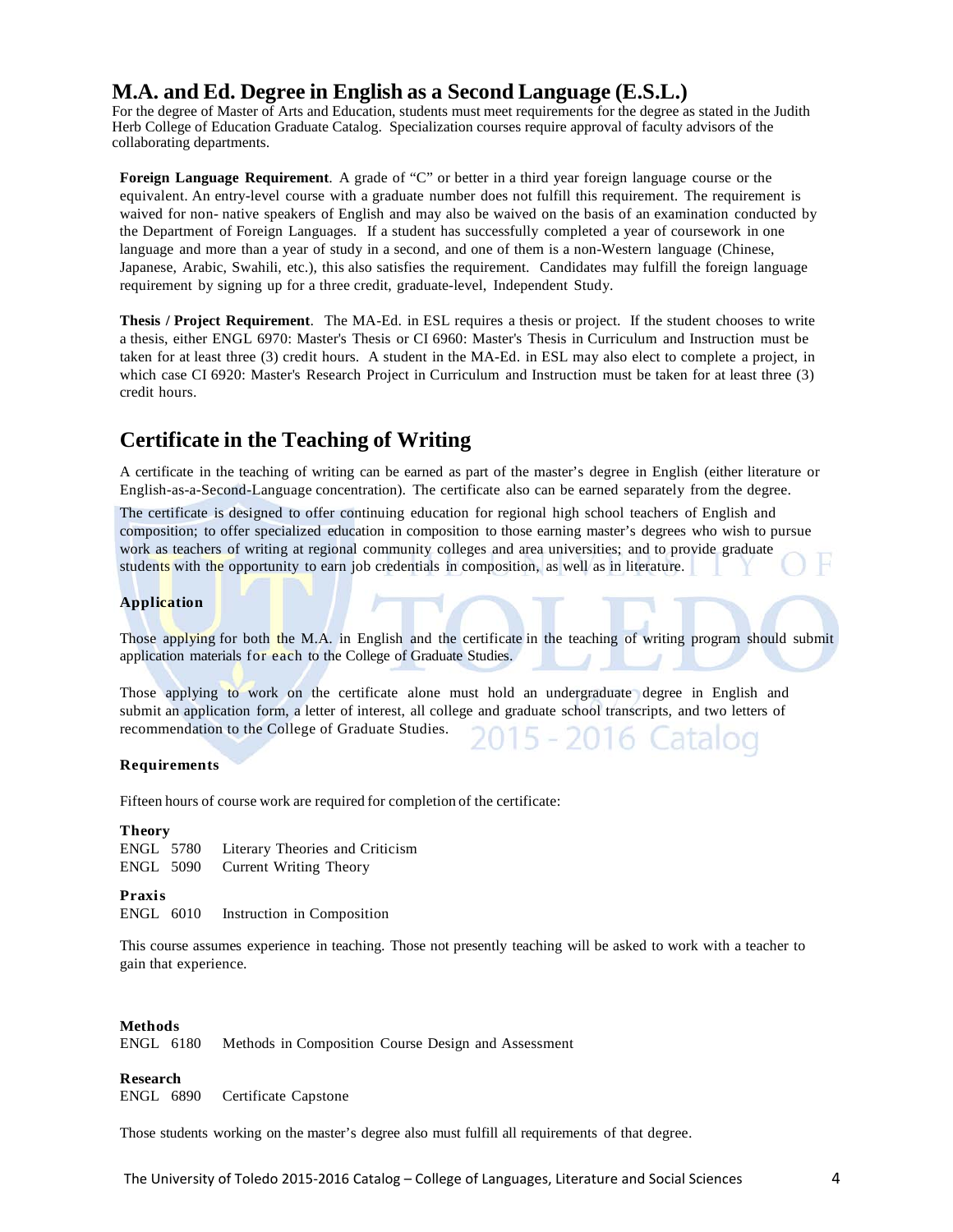No transfer of credits from other institutions will be allowed, although those students who complete ENGL 4090 while undergraduates at The University of Toledo will not be required to take ENGL 5090 if they received a grade of B or higher.

## **Department of Foreign Languages**

*Ruth A . Hottell, Chair Ruth A. Hottell, French Graduate Adviser An Chung Cheng, Spanish Graduate Adviser Friederike Emonds, German Graduate Adviser*

## **Requirementsfor the Master's Program in French, German and Spanish**

Students must complete a minimum of 30 semester credit hours for the master of arts and a minimum of 30 semester credit hours for the master of arts and education.

For the degree of master of arts or master of arts and education with a major in French, German or Spanish, students must meet the following departmental requirements: present an undergraduate major in the language of interest from an accredited college or university; satisfactorily complete at least 18 hours of graduate credit in the major language (including courses 5010 and 5020 in French and German, 5010 and 5110 in Spanish); satisfactorily complete an additional 12 hours in the major language or in approved, cognate courses; pass a comprehensive examination; and demonstrate a reading proficiency in a foreign language other than the major. This may be done either by earning a passing grade in a foreign language course at or above the 3000 level, by passing an examination administered by the Department of Foreign Languages, or by successfully completing a graduate reading course offered by the department. A thesis may be presented for an additional six hours of credit in lieu of the comprehensive examination.

### **Master of Arts and Education**

For the degree of Master of Arts and Education, students must meet requirements for the degree as stated in the Judith Herb College of Education graduate section of this catalog.

### **Department of Geography and Planning** 6 Catalog

*Patrick L. Lawrence, Chair Daniel J. Hammel, M.A. Program Director and M.A. Graduate Adviser*

## **Requirements for the Master's Program**

For the Master of Arts degree, students must meet the following departmental requirements, including 36 credit hours of graduate work:

- 1. 16 of the 36 minimum hours must be taken in the department at the 6000 level. Fifteen additional elective hours may be taken at the 5000 or 6000 level within the major. The 6100, 6150, 6910, and 6920 courses are mandatory. This 15-hour requirement may not include the following courses: 6700, 6910, 6940 and 6960.
- 2. A minimum of one graduate-level (at least three hours) course or seminar, approved by the adviser, must be taken in a related area outside the department. This may not include an independent study or research course.
- 3. The selection of geography and planning courses and related courses should comprise a unified program chosen in consultation with the graduate adviser.
- 4. At the end of the second semester of full-time work, the student takes a comprehensive written and oral exam upon completion of at least nine course credits, maintaining a B grade or better in 6100 and 6150, and a B average or better for all graduate work. Successful completion of the comprehensive exam entitles the student to become a formal candidate for the M.A. degree.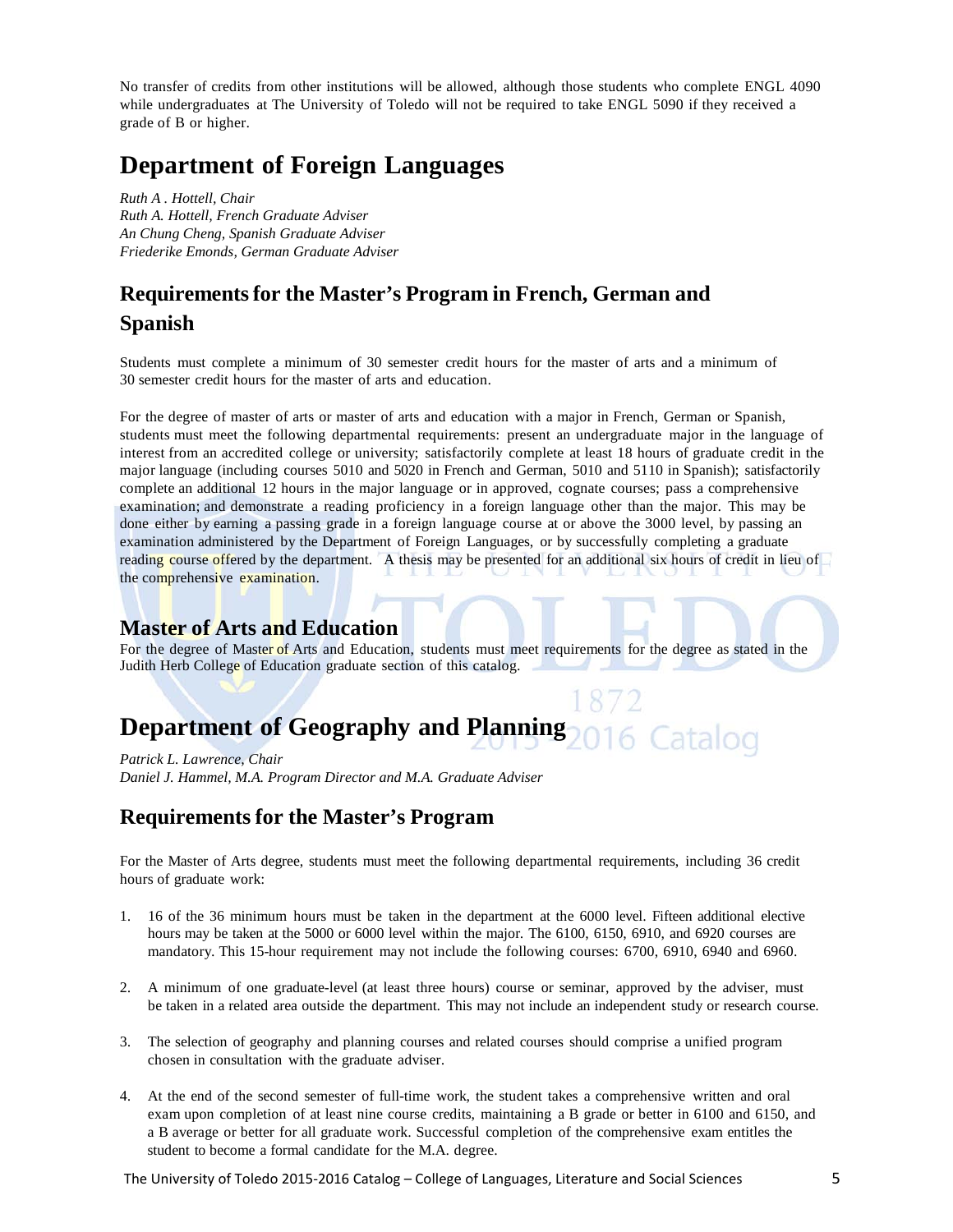- 5. The student then seeks approval of a thesis topic, formulates a thesis committee, and submits the proposal for approval.
- 6. The student should research and write an approved thesis under the direction of a thesis committee composed of departmental faculty members. The student may select an applied or traditional thesis option.
- 7. Upon completion of the thesis, an oral examination on the student's research, as it relates to general professional competence, will be required.
- 8. A minimum enrollment to qualify for the master's degree is two hours of thesis credits, but there may be as many as six hours within the 36 semester hours of graduate work.

The master's program is designed to provide a quality multidisciplinary education, foster theoretical and applied research in geography and planning, promote multicultural understanding, complement interdisciplinary work, and support local community outreach programs and grass-roots organizations. Faculty interests and research facilities offer opportunities to pursue intensive programs in community and urban planning, economic geography, geographic information science, environmental geography and planning, or cultural and behavioral geography.

## **Certificate in GIS and Applied Geography**

#### **Requirements for completion**

Student enrolled full-time can complete the requirements for this 15-credit program in one year. Students admitted into the program for the fall semester should be able to enroll in all the necessary courses within the academic year and can complete their final project by the end of the spring semester.

#### **Specific requirements:**

- Students enrolling in the program will be required to complete a minimum of 12 credits from the list of approved GIS technical courses;
- Students must complete a final three credit project workshop based on a terminal project related to a research problem specific to their discipline;
- Students must maintain a minimum "B" average to complete the certificate program.
- Course selection and the sequence of courses will be agreed upon by the student and the program coordinator to help students complete the program and gain the necessary skills.

### **Course List**

- GEPL 5490 Remote Sensing of the Environment
- GEPL 5500 Digital Image Analysis
- GEPL 5510 Geographic Information Systems
- GEPL 5520 Analytical and Computer Cartography
- GEPL 5180 Geographic Information System Applications
- GEPL 6190 Advanced Geographic Information Systems Seminar
- GEPL 6950 Applied Geographics Project Workshop

#### **Master of Arts and Education**

For the degree of Master of Arts and Education, students must meet requirements for the degree as stated in the Judith Herb College of Education graduate section of this catalog.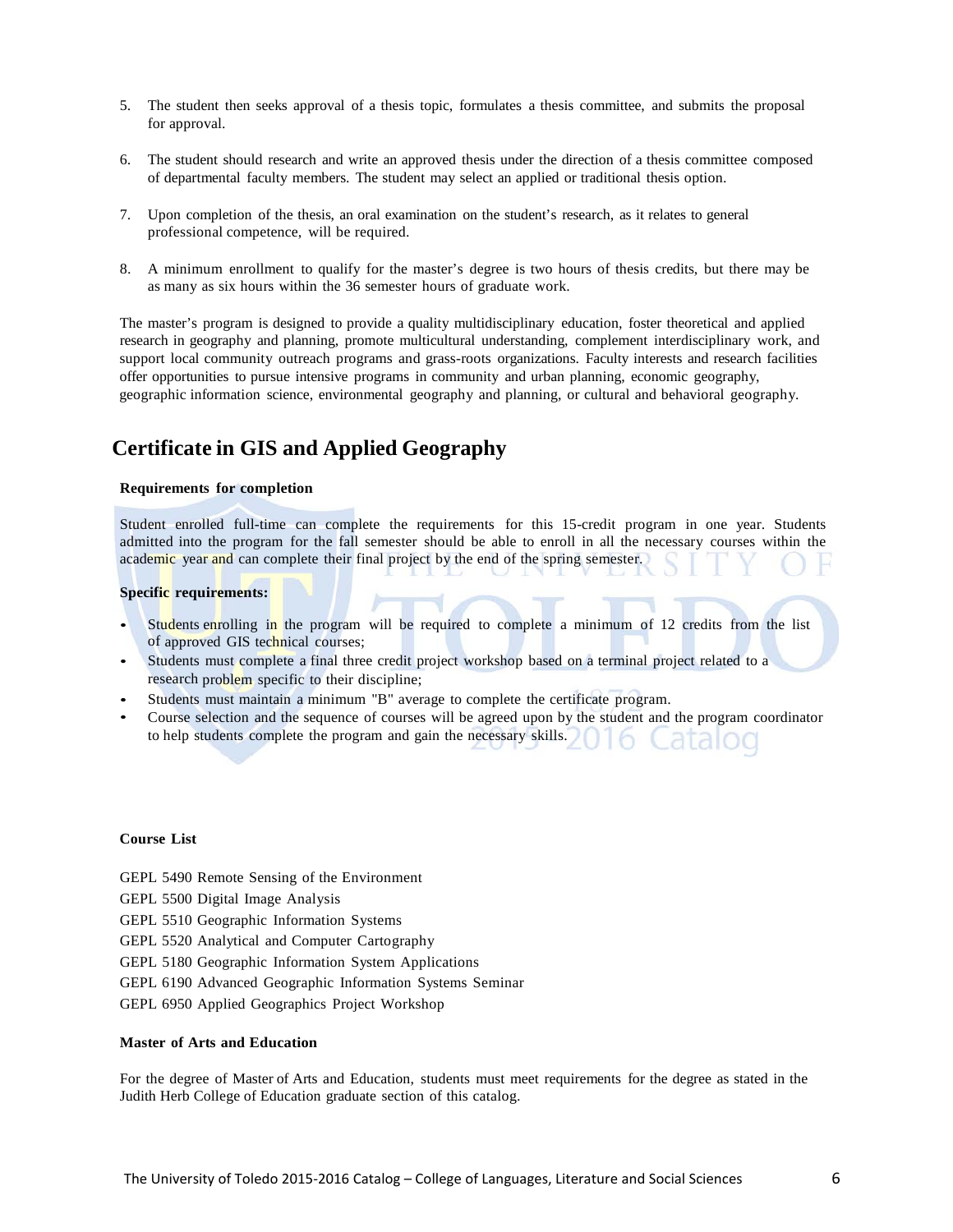# **Department of History**

*Charles Beatty-Medina, Chair Roberto Padilla, Director of Graduate Studies*

### **Admission**

All students seeking admission to graduate study are required to provide transcripts, GRE scores, three academic letters of recommendation, and a statement of research interests. The applicant's research interests should correlate to the expertise of the history department faculty. In addition, students whose native language is not English must submit TOEFL scores. For additional information, see the History Department's graduate handbook on the departmental website or contact the director of graduate studies.

The History program reviews applications in February for students to begin studies during the fall semester. The deadline for applications for admission with financial aid is January  $31<sup>st</sup>$ . However, the College of Graduate Studies accepts applications throughout the year.

### **Requirements for the Master of Arts Degree**

The student may earn the M.A. degree by completing either 30 graduate credits, including a thesis; or 36 graduate credits with an examination in lieu of a thesis. The choice between the two options should be made no later than the second semester of study. The student must maintain a B average, or better, in all graduate work. Each candidate for the M.A. degree must pass the following courses.

- HIST 6600: Historiography
- HIST 6930: Two seminars with this course number.
- In addition, HIST 6950 is highly recommended

### **Requirements for the Master of Arts and Education Degree**

For the degree of Master of Arts and Education, students must meet the requirements for the degree as stated in the Judith Herb College of Education graduate section of this catalog. The Master of Arts and Education degree in history requires at least 21 hours of graduate credit in history or social studies (including HIST 6600:Historiography, and a history seminar 6930) within the total of 36 hours presented for the degree. To complete the program, students may choose either a written examination or a final project supervised by the student's advisor in the department of history.

2015 - 2016 Catalog

### **Requirements for the Ph.D. Degree**

The doctor of philosophy degree in history requires a minimum of 62 hours beyond the master's degree, including 24 hours for the dissertation. Doctoral students must complete four seminars, a course in historiography, (HIST 8600), and a Professional Workshop (HIST 8950).

#### **General Field**

The student must stand for an examination, written and oral, over one general field, such as U.S. history or modern European history. See the departmental Graduate Handbook for additional details.

#### **Secondary Concentration**

The student must stand for examination in one major area of concentration. This normally will be the area in which the student will write the dissertation and in which the student has completed seminars and course work.

#### **Minor Field**

The student will be examined in a minor area outside the general field. Selection of this field will be made by the student in consultation with the advisor.

### **Foreign Language Competency**

Every student, before taking the comprehensive examination, must pass an examination in a foreign language. The choice of the language required will lie with the student's advisor.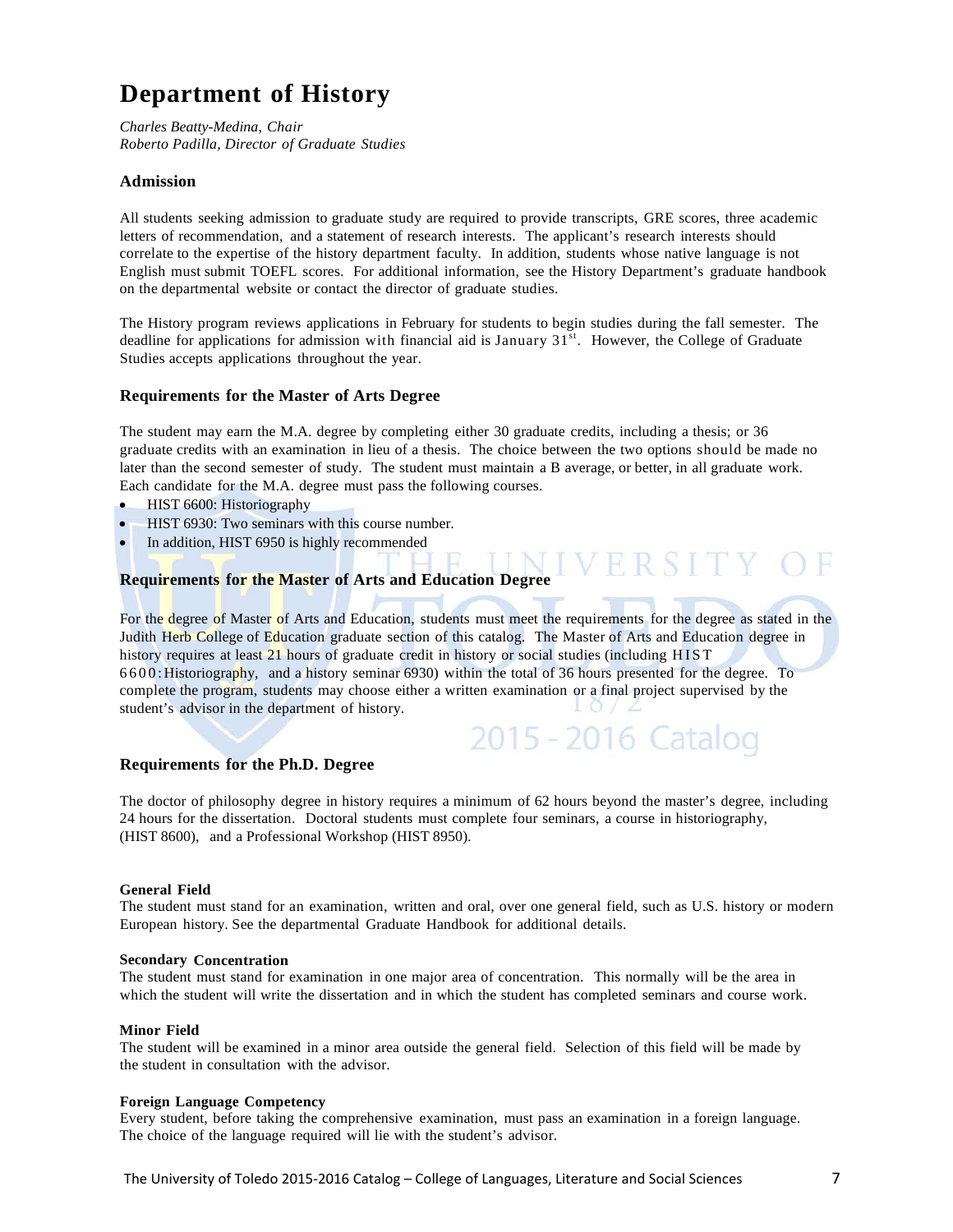# **Master of Liberal Studies Program**

*Jerry Van Hoy, Director*

The Master of Liberal Studies (MLS) Program at The University of Toledo seeks to provide an intellectually challenging and academically rigorous education to non-traditional students with bachelor's degrees who desire additional study in the liberal arts. By its very nature, the MLS Program encourages interdisciplinary thinking and respects diverse philosophical and methodological approaches to knowledge. After a series of core seminars, a student creates his or her own program of study under the guidance of a faculty adviser. The master of liberal studies program works cooperatively with the various departments and undergraduate interdisciplinary studies programs to offer meaningful experiences for students. The MLS degree may be completed via distance learning or on campus. For further information, please see the master of liberal studies web page at *<http://www.utoledo.edu/llss/mls>* or contact the director at [jerry.vanhoy@utoledo.edu.](mailto:jerry.vanhoy@utoledo.edu)

A Certificate in Women's and Gender Studies is available through the Master of Liberal Studies program. See the Women's and Gender Studies section of this catalog for details.

### **Admission**

All students seeking admission to the master of liberal studies program must file an application with the College of Graduate Studies. Application materials consist of an application, a statement of purpose, writing sample, postsecondary transcripts (not necessary for applicants with a UT degree), and three letters of reference. Students with an undergraduate GPA of less than 2.70 must also submit GRE scores to be considered for admission. Applicants may request or may be requested to have an interview with the director.

## **Requirements for the Master of Liberal Studies Degree**

For the master of liberal studies degree, students must complete the following requirements, totaling 33 hours of study:

- 1. Core seminars (12 hours):
- MLS Seminar in the Humanities (MLS 6010).
- MLS Seminar in the Social Sciences (MLS 6020).
- MLS Seminar in the Natural Sciences (MLS 6030).
- MLS Seminar in the Visual and Performing Arts (MLS 6040).
- 2. Research Methods, chosen in consultation with the director and an adviser (3hours).
- 3 Electives, chosen in consultation with the director and an adviser (12-15 hours).
- 4. Capstone requirement (3-6 hours).

*Thesis option*: A thesis is a written report on original independent research conducted by the student under the supervision of his or her thesis adviser and thesis committee. The thesis must be written in scholarly format, with the appropriate citation format and extensive references. The literature review developed for the thesis proposal should serve as the initial component of the thesis. Typical thesis length: 50 to 70 pages including all tables, figures, and references.

*Project option*: A project is an applied or creative work. Generally a project will include a product that contributes knowledge via applied research or creative accomplishment (such as video, a course of study, short stories or essays). Projects must include an explanatory essay that includes an explanation of the methods and theory involved. In addition, the document will describe, in summarized fashion, the project development process. The literature review developed for the project proposal may serve as the basis of the explanatory essay. Typical explanatory essay length: 20 to 30 pages, including references.

### **Elective requirements for the MLS / Women's and Gender Studies Certificate**

The electives above must be chosen from designated courses offered by the Department of Women's and Gender Studies (15 hours). Please see the Women's and Gender Studies graduate section of this catalog.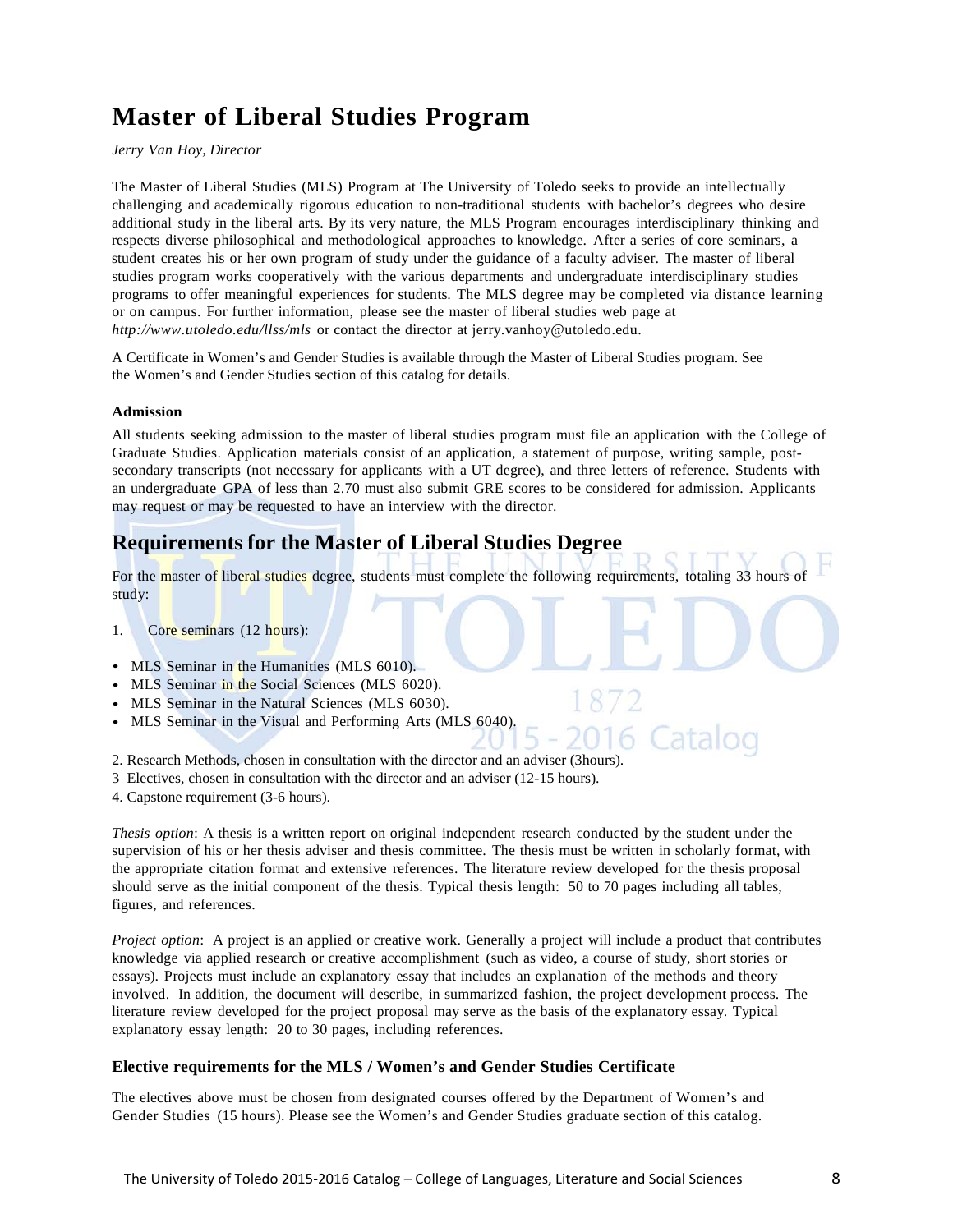### **Early Admission to the Master of Liberal Studies Program**

Students currently enrolled in the BA in Liberal Studies program of the College of Adult and Lifelong Learning (CALL) are given an opportunity to enroll in up to nine semester-hours of graduate course work in the Master of Liberal Studies (MLS) program of the College of Languages, Literature and Social Sciences. Students may then apply those courses and credit hours to both their BA and MLS degree requirements for graduation from The University of Toledo.

Undergraduate students accepted into the LS/MLS option will be admitted to the MLS program and allowed to complete three graduate level classes. They will then continue in the MLS program upon completion of the BA degree requirements. The nine hours of graduate course work will be applied to completion of both LS and MLS degree requirements. It will be the joint responsibility of staff in CALL and MLS to supervise students admitted to the LS/MLS option and to ensure that the limit of nine hours taken as an undergraduate is strictly enforced.

The following provisions apply to classes taken for graduate credit:

- 1. Graduate classes can be taken at The University of Toledo only *after* the student is accepted in to the LS/MLS joint program*.*
- 2. Only MLS classes numbered 6010-6040 may be included in the approved nine semester hours of graduate credit taken as an undergraduate.

Students must have a 3.3 cumulative undergraduate grade-point average to be considered for this option. Applications must contain:

- 1. A letter of application.
- 2. A completed "Regular Graduate Admission" form.
- 3. At least two letters of recommendation from faculty members teaching ALS/MLS classes, or upper-level classes

2015 - 2016 Cata

in the students' proposed area of concentration at the graduate level.

The student and the MLS Graduate Adviser must develop an approved MLS plan of study and file this plan immediately after the student is granted graduate student status. The plan of study must specify the course work and credit hours that will be accepted as part of the LS/MLS early admission option.

## **Department of Philosophy**

*John Sarnecki, Chair Benjamin Grazzini, Graduate Adviser*

### The Department of Philosophy offers a two-year program of study towards the completion of Master of Arts degree in Philosophy. Admissions are not restricted to students with undergraduate degrees in philosophy. Qualified students from other majors or concentrations will also be considered for admittance. This program is designed to prepare students for higher level graduate work and success within a top flight Ph.D. program in philosophy as well as prepare students to teach philosophy in graduate school or at a community college level.

## **Requirements for the Master's Program**

Our degree program includes both a thesis option (which includes an extended written treatment of a topic in the candidate's area of specialization) and a non-thesis option (which involves additional courses and a qualifying exam in an area of specialization). Both tracks require a minimum of 33 credit hours, though students have the opportunity to pursue additional credits. Students may opt for either track, though students who do not pass the thesis qualifying examination must satisfy the non-thesis requirements to complete their MA.

For the degree of Master of Arts, students must meet the following departmental requirements:

**Thesis option:** Completion of at least 27 semester hours of graduate credit in courses offered by the department of philosophy, excluding readings and research courses; pass a qualifying or prospectus examination in the area of the student's thesis; a written thesis for 6 semester hours of credit; and an oral examination covering the material of the student's thesis and a general competency in the subject areas relevant to the thesis.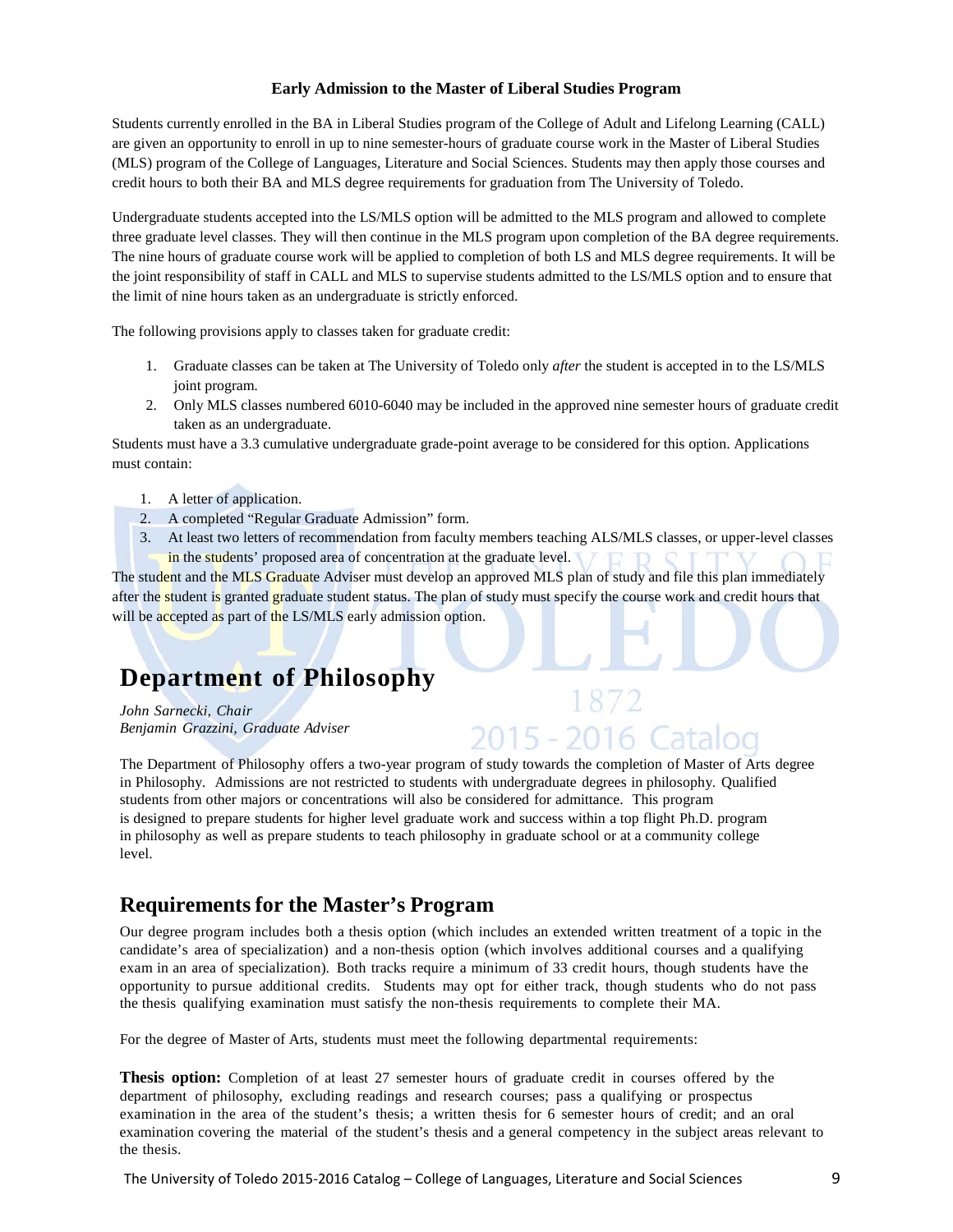**Non-thesis option:** Completion of 33 semester hours of graduate credit in courses offered by the department of philosophy, excluding readings and research courses; and completion of an examination in one sub-field or area of competency in contemporary philosophy chosen by the student in consultation with the faculty.

**For both options:** Completion of PHIL 3000 or 6000 (or its equivalent or satisfied as an undergraduate); completion of PHIL 3210 and 3230 (or their equivalents in the student's undergraduate program); and completion of at least 42 semester hours of graduate and undergraduate credit in philosophy.

Students must also satisfy the requirements of the College of Graduate Studies as specified in the graduate student handbook.

# **Department of Political Science and Public Administration**

*Sam Nelson, Chair Renee Heberle, Director, M.A. Program*

## **Master of Arts in Political Science (M.A.)**

The Master of Arts program is designed to help students become thoroughly grounded in the knowledge base and research methods of political science. The department offers study in four areas of the discipline -- American government, comparative government, international relations, and political theory.

### **Admission Requirements**

Requirements for admission are a bachelor's degree from an accredited educational institution, acceptable scores on the GRE General Test, and three letters of recommendation from those in a position to judge the academic qualifications of the applicant. Official results should be sent to the College of Graduate Studies. While the College of Graduate Studies allows a minimum undergraduate GPA of 2.7, those near this threshold should have demonstrated significant improvement in the last two years of their undergraduate work.

THE UNIVERSIT

Those admitted to the M.A. program normally begin their study during the fall semester. Applications for admission and financial aid should be submitted by March 15, although applications for admission alone are welcome at any time. ZUTD - ZUTO Catalog

### **Degree Requirements**

There are two options:

- 1. Thesis option
	- a. 30 semester credit hours;
	- b. Three seminars or lecture courses open only to graduate students: several 5000-level courses (3 hours) and any 6000-level course (3 hours each);
	- c. A required master's thesis: PSC 6960 (6 hours); and
	- d. Two courses (6 hours) may be taken outside of the department.
- 2. Non-thesis option
	- a. Complete 33 semester credit hours.
	- b. Create and submit a portfolio to the MA Committee for assessment. At a minimum this will include two seminar papers completed through their coursework. It will also include other work as decided by the student and her or his advisor.
	- c. Complete and pass a comprehensive examination focused on the appropriate subfield of political science. The portfolio will be used by the committee to develop comprehensive examination questions.

The student may do an independent readings for credit toward their 33 credit hours as they prepare for the comprehensive examination. All planning for this alternative path must begin at the latest during the student's third semester or equivalent thereof.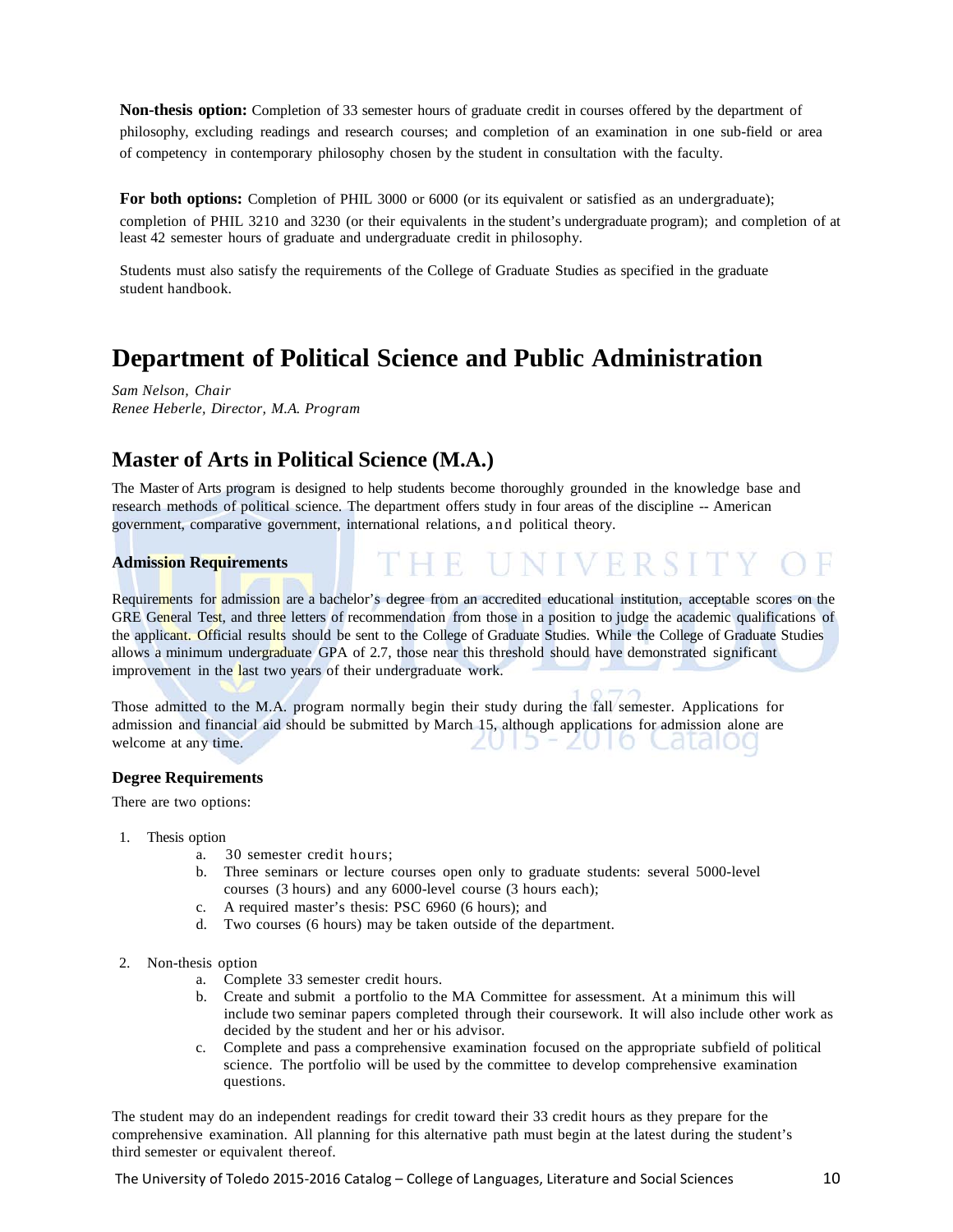Up to 12 hours of credit may be taken outside of the department. It may also include up to six hours of internship credit. These must be approved by the program adviser or by the adviser of the individual student.

#### **Academic Standards**

M.A. students must maintain a minimum cumulative GPA of 3.0 overall and in their political science courses. Only those classes with a grade of C or higher may be counted toward the degree. A student receiving two grades below a B (i.e., of 2.67 or less) may be removed from the program.

### **Master of Public Administration (M.P.A.)** (Not accepting new applicants at this time)

The master of public administration (M.P.A.) is a professional degree for those pursuing administrative careers in government and nonprofit organizations. The program is accredited by the National Association of Schools of Public Affairs and Administration (NASPAA), and serves part-time and mid-career, as well as full-time students.

#### **Admission Requirements**

Applicants to the M.P.A. program must satisfy the following requirements:

a. An undergraduate degree with a minimum GPA of 3.0 calculated on a 4.0 basis;

b. Scores from the GRE. A combined score of 1,000 (if taken before August 2011) or 300 (if taken in August 2011 or later) on the verbal and quantitative portions of the GRE is preferred, and the examination must have been taken in the past two years. With permission, the applicant may substitute scores for the Law School Admission Test (LSAT) or the Graduate Management Aptitude Test (GMAT);

c. Three or four letters of recommendation, which must be academically or employment related. These should be from individuals familiar with the applicant's academic abilities and professional goals. Applicants who obtained their undergraduate degrees in the last five years must submit at least two academic letters; and

2015 -

d. A thoughtfully drafted statement of purpose.

#### **Early Admission to M.A. in Political Science and Master of Public Administration Programs**

#### **Description**

The Early Admission option allows advanced undergraduates with a major or minor in political science or public administration to enroll for graduate level credit in up to 9 hours of 4/5000 level classes. Students accepted in the Early Admission option receive both graduate and undergraduate credit for these classes; undergraduate instructional fees will apply to these three courses.

#### **Eligibility**

To be eligible for the Early Admission program, students must have a major or minor in political science or public administration, be within one year of graduation, have a cumulative GPA of 3.3 or higher , and submit an application no earlier than three semesters prior to expected completion of the B.A. program.

#### **Application Process**

To apply for the Early Admission program, students should complete an Application for Early Admission (available from the Department of Political Science and Public Administration), submit three letters of recommendation (from an undergraduate advisor and two undergraduate course instructors), a one page biographical sketch, and a regular graduate application form to the Chair of the Department of Political Science and Public Administration, MS 40, The University of Toledo, Toledo, OH 43606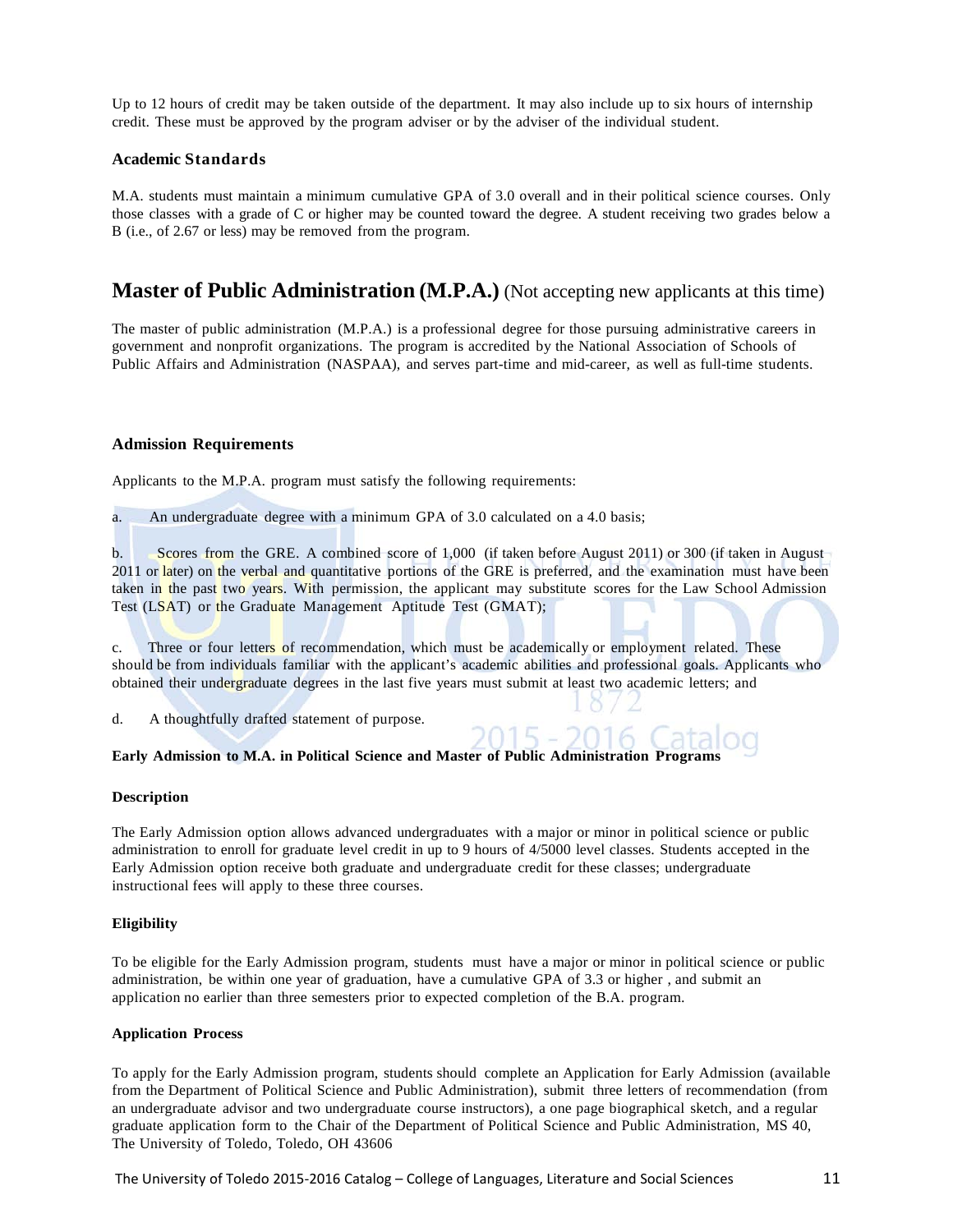Students accepted into this option will initially be granted provisional graduate admission to allow them to enroll in 5000-level courses in the Department of Political Science and Public Administration. To receive dual (undergraduate and graduate credit), the following conditions apply:

- Courses must be taken at The University of Toledo **after** acceptance into the Early Admission option
- Only 5000-level courses in Political Science and Public Administration may be included
- Must complete all graduate level requirements in the course and be evaluated by the same criteria as graduate students

• Must complete graduate plan of study indicating courses that will receive graduate and undergraduate credit

### **Degree Requirements**

All students must satisfy the following University and program requirements:

a. Program prerequisites: PSC 3420 (or equivalent).

b. General course work requirements: 12 graduate courses (36 hours), including at least five courses open only to graduate students, of which three must be at the 6000 level, with a minimum GPA of 3.0. This does not include prerequisites or experiential learning (Research Report for In-Service Students or Internship for Pre-Service Students).

c. Common core requirements:

| <b>PSC 5430</b> |                                                                   |
|-----------------|-------------------------------------------------------------------|
| <b>PSC 5440</b> |                                                                   |
| <b>PSC 5470</b> |                                                                   |
| <b>PSC 6110</b> | Research Methods in Political Science and Public Administration 3 |
| <b>PSC 6410</b> |                                                                   |
| <b>PSC 6420</b> |                                                                   |
| <b>PSC 6430</b> |                                                                   |
|                 |                                                                   |

d. Electives: Students must take a minimum of five additional courses (15 hours from the list of elective courses in general management, criminal justice, economics and financial administration, health administration, human resources management, nonprofit organizations and urban administration). Electives should be selected in consultation with the M.P.A. adviser and may be used to develop an area of specialization.

e. Experiential learning: All M.P.A. candidates must demonstrate the application of public administration theory, methods and techniques to a practical job situation. Those employed in a governmental or nonprofit agency at the professional level (in-service students) must complete PSC 5950. Those without government or nonprofit job experience at the professional level (pre-service students) must complete two credit hours of PSC 6940. At the end of the internship, the intern submits a final report and the agency supervisor submits an evaluation of the intern. Preservice students should begin planning their internships with the program adviser before they expect to receive their degree.

f. Comprehensive examination: Students must pass a written comprehensive examination. A student who fails the examination may retake it once.

# **Certificate Program in Management of Non-Profit Organizations** (Not accepting

new applicants at this time)

This program is intended both for professionals already working or volunteering in the nonprofit sector, and for students without professional experience who seek to prepare themselves for nonprofit careers.

The fundamental organizational and management principles provided by this program can be used by leaders in the nonprofit sector to strengthen both their systems and service delivery. The Certificate will prepare students to lead and administer nonprofit organizations as paid staff, directors, board members, philanthropists or volunteers in human- service, cultural, educational, religious and community organizations. In addition, students in the MPA and other graduate programs can use their elective hours to earn this certificate.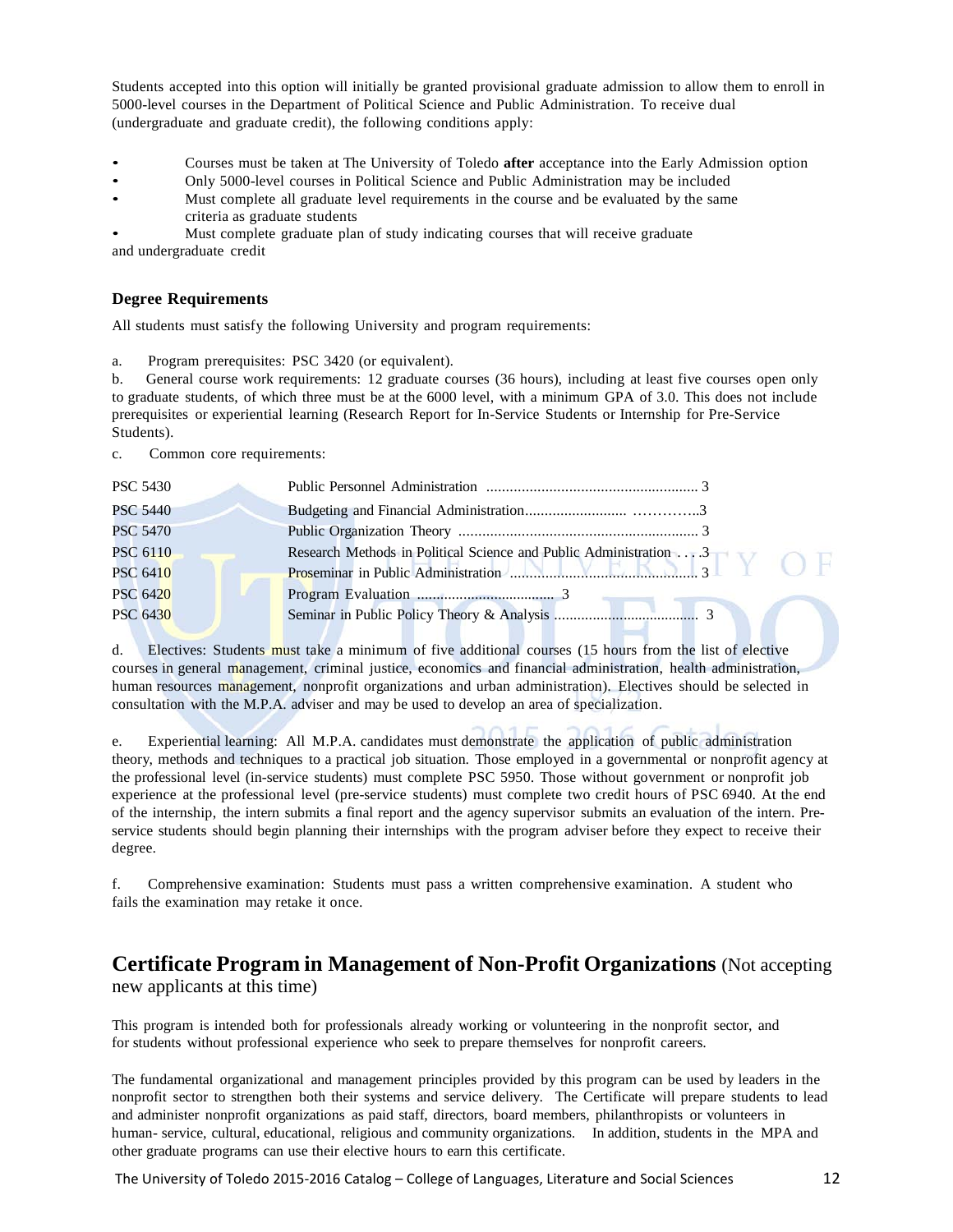The program consists of four required courses from the department of political science and public administration and marketing, and one elective selected from an approved list available from the Program Director.

Required courses: Mgmt. of Nonprofit Org (PSC 5410), Budgeting & Financial Admin (PSC 5440), Public Personnel Admin (PSC 5430), Marketing for Nonprofit Org (MKTG 5170), or Marketing Systems (MKTG 5410).

Undergraduate Prerequisite: PSC 3420, Principles of Public Administration or equivalent, or permission of Program Director.

### **Certificate Program in Municipal Administration** (Not accepting new applicants at this time)

The primary purpose of this certification is to strengthen the professional management skills of personnel in responsible local government administrative positions. These include supervisors, department heads, administrative assistants and others who need more management training to enhance their career prospects. Students in the M.P.A. program may also use their electives to receive this certificate. In addition, this certificate program is appropriate for graduate students in geography and planning and civil engineering who wish to improve their knowledge of administration.

### **Certificate Program in Health Care Policy and Administration** (Not accepting new applicants at this time)

This program is intended for students who are interested in pursuing mid-level careers in the health-care field or for those already working in the field who want to expand their knowledge without pursuing a formal graduate degree program in health administration. The program is composed of five courses in the departments of political  $\overline{\phantom{a}}$ science and public administration, health education, finance, and related areas.

- Health Care Policy (PSC 5330) or Issues in Public Health (PUBH 664)
- Health Care Delivery Systems (PSC 5350) or PUBH 664
- Health Systems Management (PSC 6440)
- Two additional courses chosen from the Departments of Health and Rehabilitative Services,

Economics, Sociology, Finance, or Management, in consultation with a faculty adviser from the MPA program.

## **Joint J.D./M.P.A. Degree** (Not accepting new applicants at this time)

The J.D./M.P.A. dual degree program offers graduate students the opportunity to earn two graduate degrees evidencing the completion of the curriculum for the juris doctor (J.D.) from the College of Law and the curriculum for the master of public administration (M.P.A.) from the College of Languages, Literature and Social Sciences

department of political science and public administration. The program is administered jointly by the College of Law and the department of political science and public administration. The program is designed for students who wish to be effective in administrative and regulatory positions in public and in private, nonprofit organizations.

### **Admission Standards and Requirements**

To be admitted to the J.D./M.P.A. program, a student must first be admitted to both the College of Law and the M.P.A. program in the department of political science and public administration. The student must qualify for admission to each degree program, make separate application for admission to each program, and be admitted to each program in order to be eligible for the J.D./M.P.A. program.

After admission to the College of Law and the M.P.A. program in the department of political science and public administration, the student must be admitted to the J.D./M.P.A. program by the coordinating committee.

### **Requirements for Degrees and Continued Participation in the Program**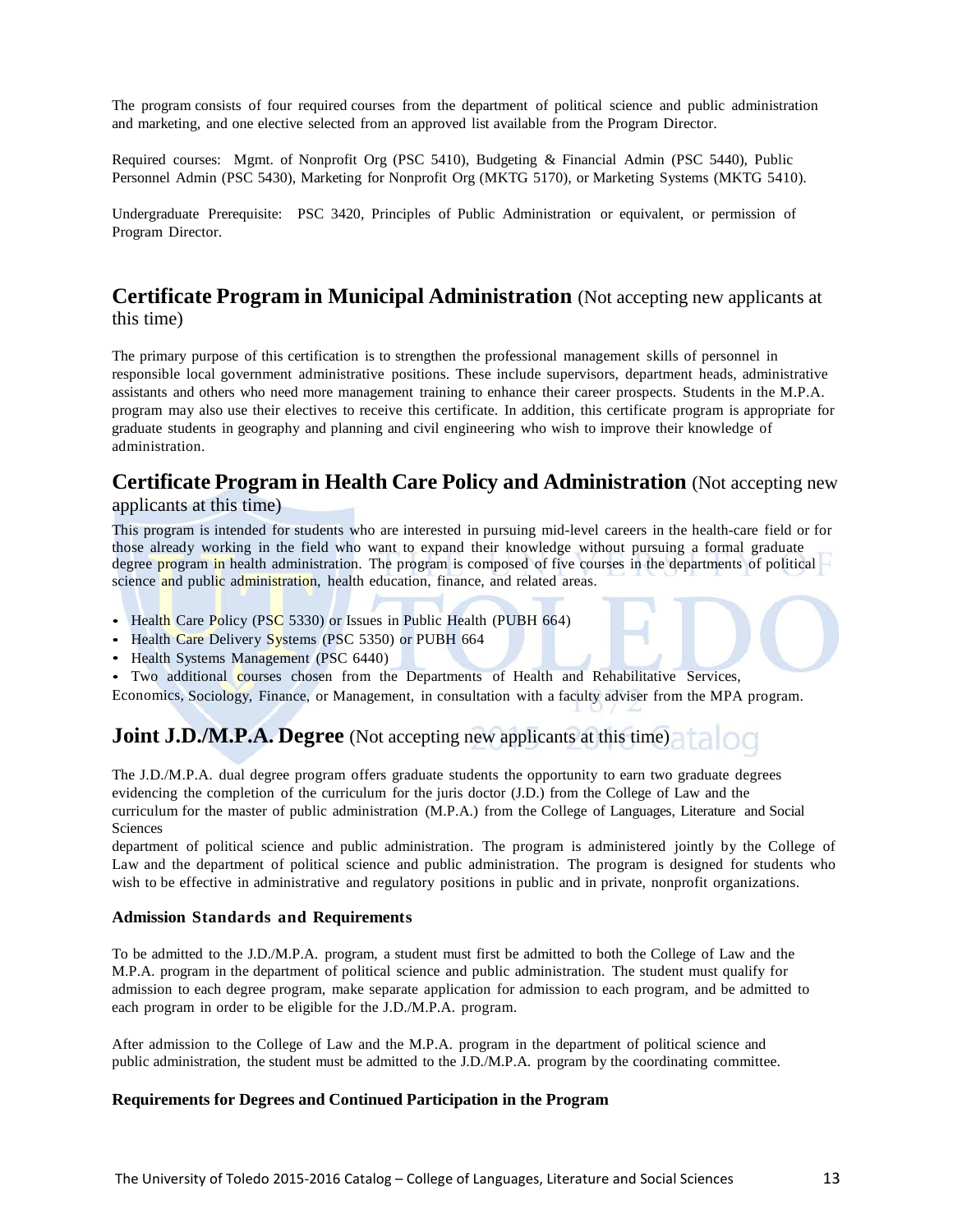**Juris Doctor:** In order to qualify for the juris doctor from the College of Law, a student must comply with all the academic and nonacademic rules of the college, with respect to the admission process and during the period after initial enrollment in the college until the granting of the degree. The College of Law will grant credit toward the J.D. for certain courses taken in the department of political science and public administration under the J.D./M.P.A. program, as detailed below.

**Master of Public Administration Degree:** In order to be eligible for the M.P.A. degree from the department of political science and public administration in the College of Languages, Literature and Social Sciences, a student must complete at least 12 graduate-level courses (36 credit hours), including at least five courses open only to graduate students, of which three must be at the 6000 level, with an overall minimum GPA of 3.0. A student must complete any prerequisite courses and all required courses, and the M.P.A. experiential learning requirement. The department of political science and public administration will grant credit toward the M.P.A. degree for certain courses taken in the College of Law, as detailed below.

### **Course Requirements**

### **College of Law Credit for Certain Political Science Courses in the J.D./M.P.A. Program:** Under the

J.D./M.P.A. program, up to 12 semester credit hours of approved graduate M.P.A. courses may be applied toward the completion of the total credit hours required for the J.D. The student must earn a grade of B (3.0) or better in an M.P.A. course for the course to be credited toward the J.D.

The 12 hours of approved M.P.A. courses are as follows:

| <b>PSC 6430</b> |  |
|-----------------|--|

On written application by the student, and for good cause shown, the associate dean of the College of Law may substitute another graduate PSC course for one on the approved list.

**Political Science Credit for Certain College of Law Courses in the J.D./M.P.A. Program:** Under the J.D./M.P.A. program, up to 12 semester credit hours of approved upper-level courses in the College of Law may be applied toward the completion of the 36 credit hours required for the M.P.A. degree. In College of Law graded courses, the student must earn a grade of C (2.0) or better; and in College of Law ungraded courses, the student must earn a Pass or better for the course to be granted credit toward the M.P.A. degree.

**Scheduling:** A full-time student entering the College of Law must enroll full time exclusively in the College of Law beginning in the fall, for the first academic year. A part-time student entering the College of Law must enroll exclusively in the College of Law beginning in the fall of the first year, for two academic years.

After the initial first year or two years (as the case may be) in the College of Law, a student in the J.D./M.P.A. program is required to maintain his or her status as a student in the College of Law by taking at least one course for credit in the college during each academic year until the course requirements for the J.D. are completed.

## **Department of Psychology**

*John McSweeny, Interim Chair and Director of Clinical Planning Kamala London Newton, Associate Chair Stephen Christman, Experimental Program Coordinator*

## **Requirements for the Master's Program**

Students enrolled in the doctoral program earn the M.A. degree in partial fulfillment of requirements for the Ph.D. degree.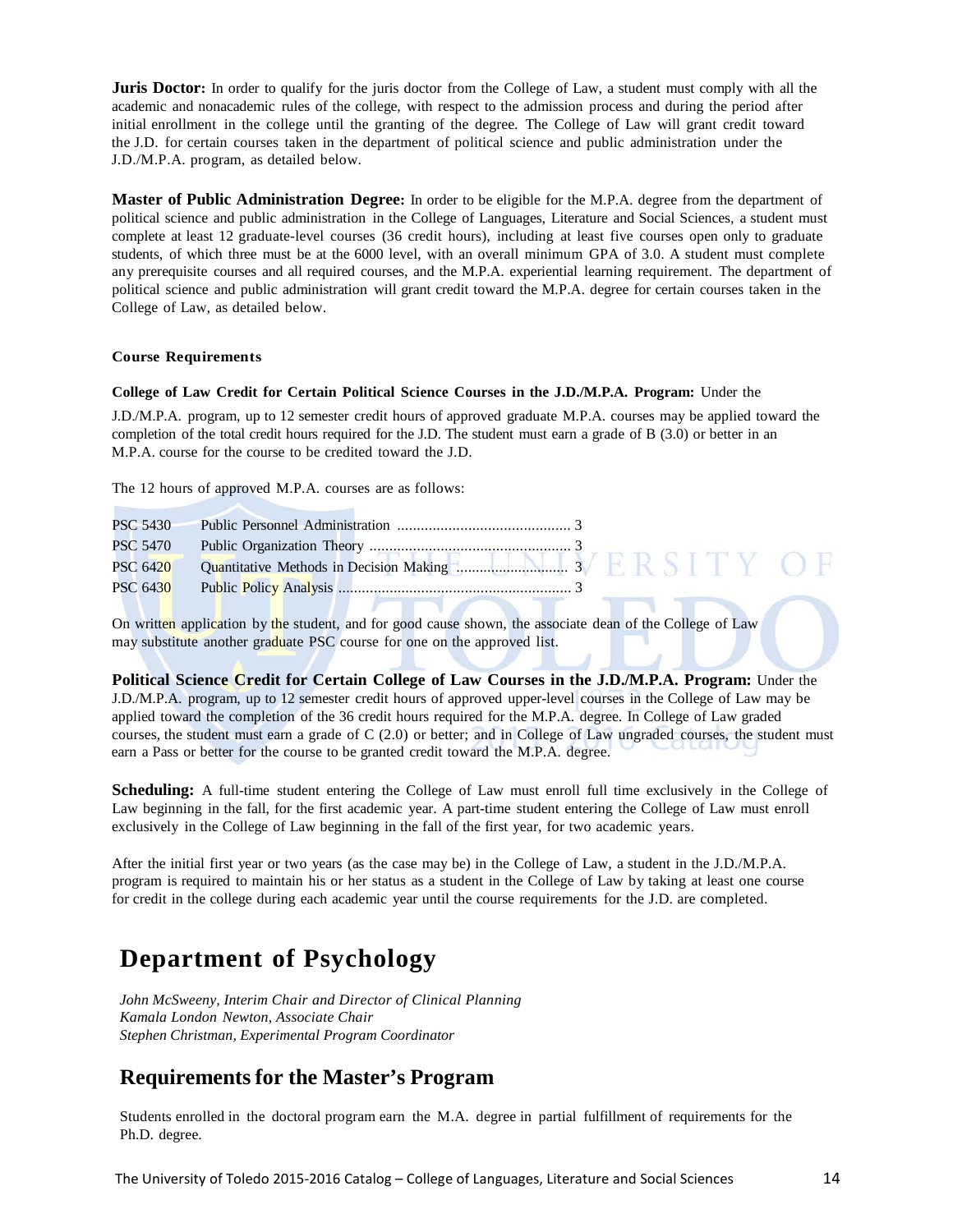A minimum of 38 semester hours beyond the bachelor's degree is required. Each student must complete specific course requirements and must complete a master's thesis. Although the program is designed to provide broad training in general psychology, it is expected that the thesis will be conducted within one of the following domains: clinical psychology, cognitive psychology, developmental psychology, psychobiology and learning, or social psychology.

- A. Core Requirements (21 hours)
	- 1. Statistics & Research Design (9 hours) PSY 6100 Quantitative Methods in Psychology I (3 hrs) PSY 6110 Quantitative Methods in Psychology II (3 hrs) PSY 6130 Design & Evaluation of Psychological Research (3 hrs)
	- 2. Core Content Courses: *Any two* of the following courses (6 hrs) PSY 6200 Systems of Psychology (3hrs) PSY 6400 Cognitive Psychology (3 hrs) PSY 6500 Developmental Psychology (3 hrs) PSY 6600 Behavioral Neuroscience (3 hrs) PSY 6700 Social Psychology (3 hrs)
	- 3. Research Requirements (6 hrs) PSY 6960 M.A. Thesis (6 hrs)
	- 4. Other
		- Master's thesis passed by thesis committee

If a student earns a grade of C+ or below in a course, that course will not be allowed to fill a requirement. If a student earns a second grade of C+ or below, that student will be dismissed from the doctoral program.

### B. Concentration Requirements (17 hours)

- Clinical Psychology Concentration (17 hours) 1. Clinical Core (14 hours) PSY 6210 Psychopathology (3 hrs) PSY 6220 Cognitive Assessment (4 hrs) PSY 6230 Personality Assessment (4 hrs) One psychotherapy didactic course (PSY 6310-6350) (3hrs)
- 2. Practicum (3 hrs) PSY 6390 Clinical Laboratory (3 hrs)

Experimental Psychology Concentration (17 hours)

- 1. Seminars: *Two of the following*, in area of specialization (i.e., social, cognitive, developmental, psychobiology), courses chosen outside of specialization must be approved by advisor and experimental coordinator (6 hours) PSY 6410 Seminar in Cognitive Psychology (3 hrs) PSY 6510 Seminar in Developmental Psychology (3 hrs) PSY 6610 Seminar in Psychobiology and Learning (3 hrs) PSY 6710 Seminar in Social Psychology (3 hrs)
- 2. Research Practicum (11 hours)

## **Requirements for the Doctoral Program**

A minimum of 92 semester hours of course work is required in the Ph.D. program in psychology, 44 hours of core requirements, and a minimum of 48 hours in one of two areas of concentration – experimental or clinical psychology. Training in clinical psychology, which is fully accredited by the American Psychological Association, provides students with a broad educational foundation in the science and the practice of clinical psychology. Training in experimental psychology allows students to focus on various aspects of cognitive psychology and language, developmental psychology, psychobiology and learning, and social psychology.

Applicants must satisfy admission requirements of the College of Graduate Studies, the College of Languages, Literature, and Social Sciences, and the department. Each applicant must submit an application, transcripts of previous academic work, three letters of recommendation, and GRE scores. A statement of purpose, which describes the student's research interests and career goals, is also required from each applicant.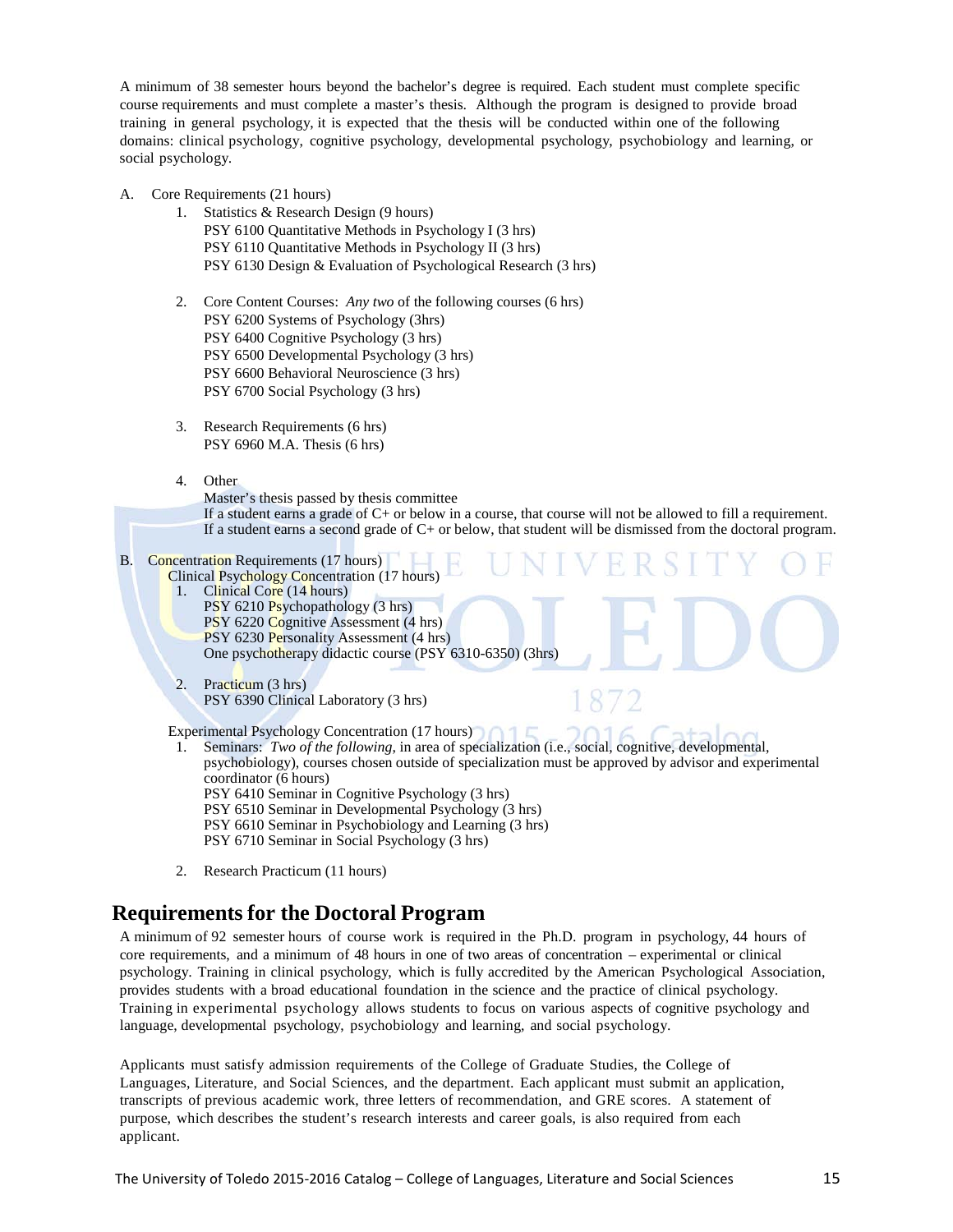The purpose of the doctoral program is to prepare students for careers in academia (teaching, research, clinical work), in mental health programs, in clinical intervention settings, as well as in other settings. Doctoral training emphasizes the inculcation of scientific attitudes with regard to the gathering and evaluation of information; the solving of basic and applied research problems; and clinical assessment and psychotherapy. Each student must complete specific course requirements, a master's thesis, doctoral examinations, and a doctoral dissertation. An individual plan of study is developed by the student in consultation with the academic adviser and advisory committee.

- A. Core Courses taken by all students (44 credits)
	- 1. Core Methods Courses (12 credits) PSY 6100 Quantitative Methods in Psychology I (3) PSY 6110 Quantitative Methods in Psychology II (3) PSY 6130 Design & Evaluation of Psychological Research (3) Advanced Statistics Elective, approved by advisor (3)
	- 2. Core Content Courses (12 credits) 4 courses from the following list: PSY6200/7200 Systems of Personality (3) PSY 6400/7400 Cognitive Psychology (3) PSY 6500/7500 Developmental Psychology (3) PSY 6600/7600 Behavioral Neuroscience (3) PSY 6700/7700 Social Psychology (3) \*Students specializing in the clinical area must demonstrate broad exposure to the current body of knowledge and methods in each of these areas. If this is not done through these courses, it must be done (with approval by the advisor and Director of Clinical Training) through a seminar course or other activity at the graduate level with sufficient breadth (e.g., a workshop at a professional conference, online course). This exposure must be documented as directed in the handbook provided to clinical students.
		- 3. Research Requirements (20 credits) PSY 6960 M.A. Thesis (6) PSY 8960 Ph.D. Dissertation (14)
		- 4. Other

Qualifying Exam passed by committee. Doctoral dissertation passed by dissertation committee. Minimum GPA 3.0

If a student earns a grade of C+ or below in a course, that course will not be allowed to fill a requirement. If a student earns a second grade of  $C<sub>+</sub>$  or below, that student will be dismissed from the doctoral program.

**UNIVERSIT** 

B. Concentration Requirements (48 credits)

### **Clinical Area**

2015 - 2016 Catalog 1. Systems of Psychology (6 credits) PSY 6260/7260 Professional and Ethical Issues (3) One of the following multicultural courses (3): PSY 6050/7050 or EDP/TSOC 8150

 $\mathbb{H}_{\mathbb{R}}$ 

- 2. Clinical Core (14 credits)
	- PSY 6210/7210 Psychopathology (3)
	- PSY 6220/7220 Cognitive Assessment (4)
	- PSY 6230/7230 Personality Assessment (4)
	- *And at least one* of the following (3): PSY 6310/7310 Psychotherapy with Children and Adolescents
		- PSY 6330/7330 Psychodynamic Therapy
		- PSY 6340/7340 Cognitive-Behavioral Psychotherapy
		- PSY 6350/7350 Family and Couple Therapy
- 3. Clinical Practica (21 credits)

PSY 6390/7390 Clinical laboratory (3)

- *At least 18 hours* from the following courses that can be repeated for credit:
	- PSY 6810/7810 Child and Adolescent Therapy Practicum (3)
	- PSY 6830/7830 Psychodynamic Psychotherapy Practicum (3)
	- PSY 6840/7840 Cognitive-Behavior Therapy Practicum (3)
	- PSY 6850/7850 Family & Couple Practicum (3)
	- \*With advisor approval, students may substitute one year of clinical practica (6 credits) with research practica in the  $3<sup>rd</sup>$  or  $4<sup>th</sup>$  year only.
- 4. Electives (4 credits)

To be chosen in consultation with and approved by the advisor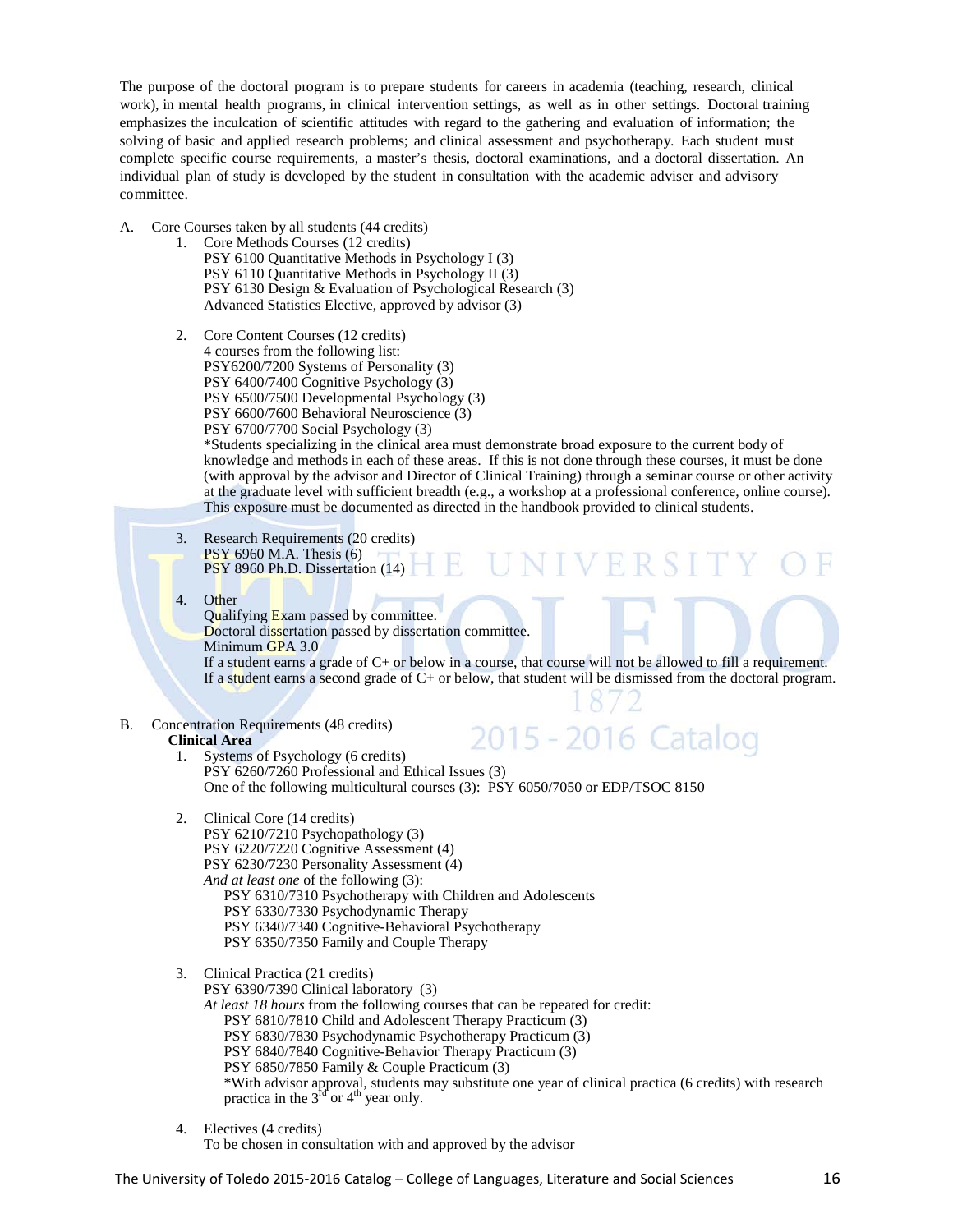5. Other (3 credits) PSY 8940 APA Accredited Clinical Internship

### **Experimental Area**

- 1. Specialty Seminars (9 credits) Seminars should be in area of specialization and approved by the advisor; seminar courses outside of specialization must be approved by advisor and experimental coordinator. PSY 6410/7410 Seminar in Cognitive Psychology (3) PSY 6510/7510 Seminar in Developmental Psychology (3) PSY 6610/7610 Seminar in Psychobiology and Learning (3) PSY 6710/7710 Seminar in Social Psychology (3) 2. Teaching (3 credits) PSY 7040 Teaching Practicum
- 3. Research Practica (30 credits) PSY 6030/7030 Research Practicum
- 4. Electives (6 credits) To be chosen in consultation with and with approval of the advisor

# **Spatially Integrated Social Science (SISS)**

### *Kevin Czajkowski, Director*

The Spatially Integrated Social Science (SISS) Ph.D. Program is a multidisciplinary degree program offered jointly by a consortium of academic departments in the College of Languages, Literature and Social Sciences that include Geography and Planning, Economics, Political Science and Public Administration, and Sociology and Anthropology. This program is designed around the application of geographic information science, spatial statistics, spatial econometrics and spatial analysis to study the spatial dimension of human and social dynamics, including interaction of individuals and society, government, and market participants.

Students entering this program must have completed a master's degree, preferably in a Social Science discipline. In addition, all students admitted into the program must have completed two courses covering geographic information systems and one course in multivariate statistics. New graduate students who are deficient in these requirements must complete prerequisites prior to entering the program. All students seeking admission are required to provide transcripts, GRE scores, three academic letters of recommendation, and a statement of purpose. All students applying from universities outside of the U.S. are also required to submit TOEFL scores. Completion of the Ph.D. takes up to four years of study beyond the master's degree. The doctoral degree requires 60 semester hours beyond the Master's Degree with 36 course credits and 24 dissertation credits.

## **Requirementsfor the Ph.D.**

**Course Work**. The doctoral degree requires 60 semester hours beyond the Master's Degree with 36 course credits and 24 dissertation credits. 18 credits (six courses) are mandatory core courses (SISS 7010, 7020, 8010, 8020, 8030,

8040). Two advanced seminar courses (6 credits) selected from SISS 7030, 8150, 8160, 8170, 8180, 8190, 8200, 8210). Two elective courses (6 credits) selected within one of the allied social science departments participating in the program: Geography and Planning, Economics, Political Science and Public Administration, or Sociology and Anthropology. Two additional courses (6 credits) from advanced seminar courses or electives. All courses must be approved by the program director or dissertation advisor. Enrollment for dissertation credit is reserved for the third and fourth years of the program after course work has been completed and the qualifying exam has been passed. Students are eligible to take a minimum of six credits of dissertation in a semester.

**Comprehensive Examination**. A comprehensive examination will be scheduled for the summer following the end of the first year of the graduate program and will cover material presented in the first five core courses of the program. To qualify, a student must have a "B" or better in all five core courses. Upon successful completion of the examination, the student can begin taking the advanced seminars and electives in the second year of residence.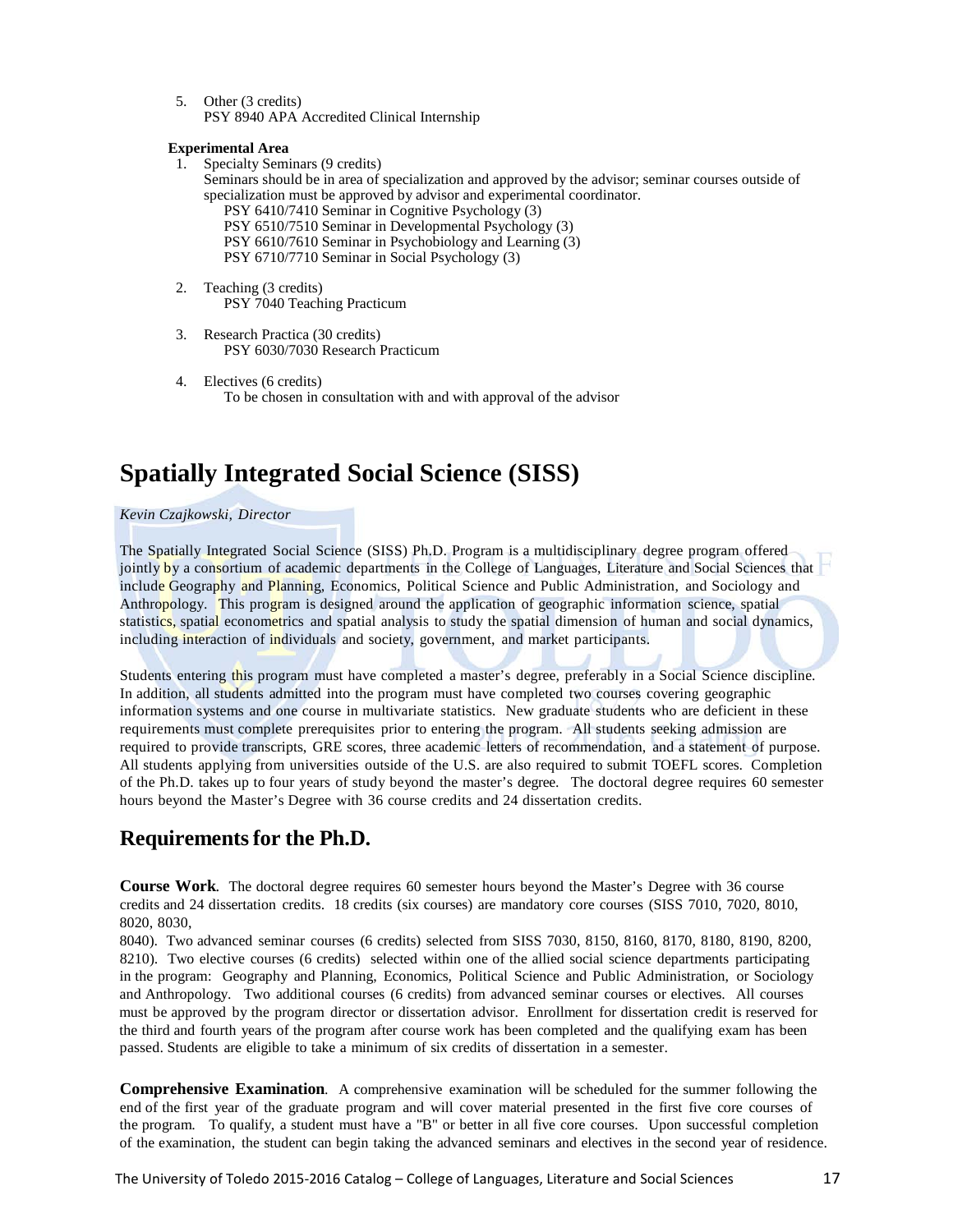**Dissertation**. Each student must complete 24 credit hours of dissertation (SISS 8960). In the Spring Semester of the second year of residence, students can begin to establish a Dissertation Advisory Committee. Students will also enroll in the final core course (SISS 8040: Research Design). It is during this time that the student should begin to focus on establishing a dissertation topic. A Qualifying Exam will be administered at the beginning of the Fall Semester of the student's third year. The Qualifying Exam will test each student on the basis of their knowledge and skills in the area(s) of their dissertation topic. Upon completion of the qualifying exam, students will prepare a dissertation proposal and defend it by end of semester. Upon successful completion of the defense, each student will work on their dissertation for the remainder of Year 3 and up to Year 4.

## **Department of Sociology and Anthropology**

*Patricia Case, Chair Dwight Haase, Graduate Director*

## **Requirements for the Master's Program**

Regular admission to the Master of Arts and Master of Arts and Education degree programs in Sociology requires meeting the admission requirements of the College of Graduate Studies, including presentation of scores on the aptitude sections of the GRE for any applicant with an undergraduate GPA below 2.7.

The Master of Arts in Sociology requires a minimum of 37 credit hours of study. These hours are made up of required courses in theory, methods, and statistics (see B below); elective course work (see C below); and completion of a thesis, an internship or additional course work (see D below).

The program requirements are:

### A. **Required background courses (0-9 hours)**

(For students who have not completed these or equivalent undergraduate courses):

| B. Core courses required of all students (10 hours) $15 - 2016$ |  |
|-----------------------------------------------------------------|--|
|                                                                 |  |
| SOC 6040 Advanced Sociological Theory or                        |  |
|                                                                 |  |

SOC 6270 Advanced Social Research Methods .................................. 3 SOC 6290 Advanced Social Research Statistics................................... 3

C. **Program electives (12-21 hours):** These may be completed by choosing from 5000- and 6000-level courses offered in sociology. Two courses must be Sociology seminar courses (SOC 6930)… No more than six hours taken outside of the Department of Sociology and Anthropology may be applied towards electives.

Generally, students may take no more than six hours of independent study or research (5990, 6900, 6990) to complete their degree requirements. Exceptions may be approved by the graduate adviser to a maximum of six hours.

Typically, students may apply no more than six hours taken outside the department toward completion of the degree requirements. Exceptions may be approved by the graduate committee.

Students in the M.A. degree program may choose to use their elective hours to focus on a substantive area of the discipline. The faculty areas of concentration include social inequality, sustainability. urbanization, globalization, and labor studies.